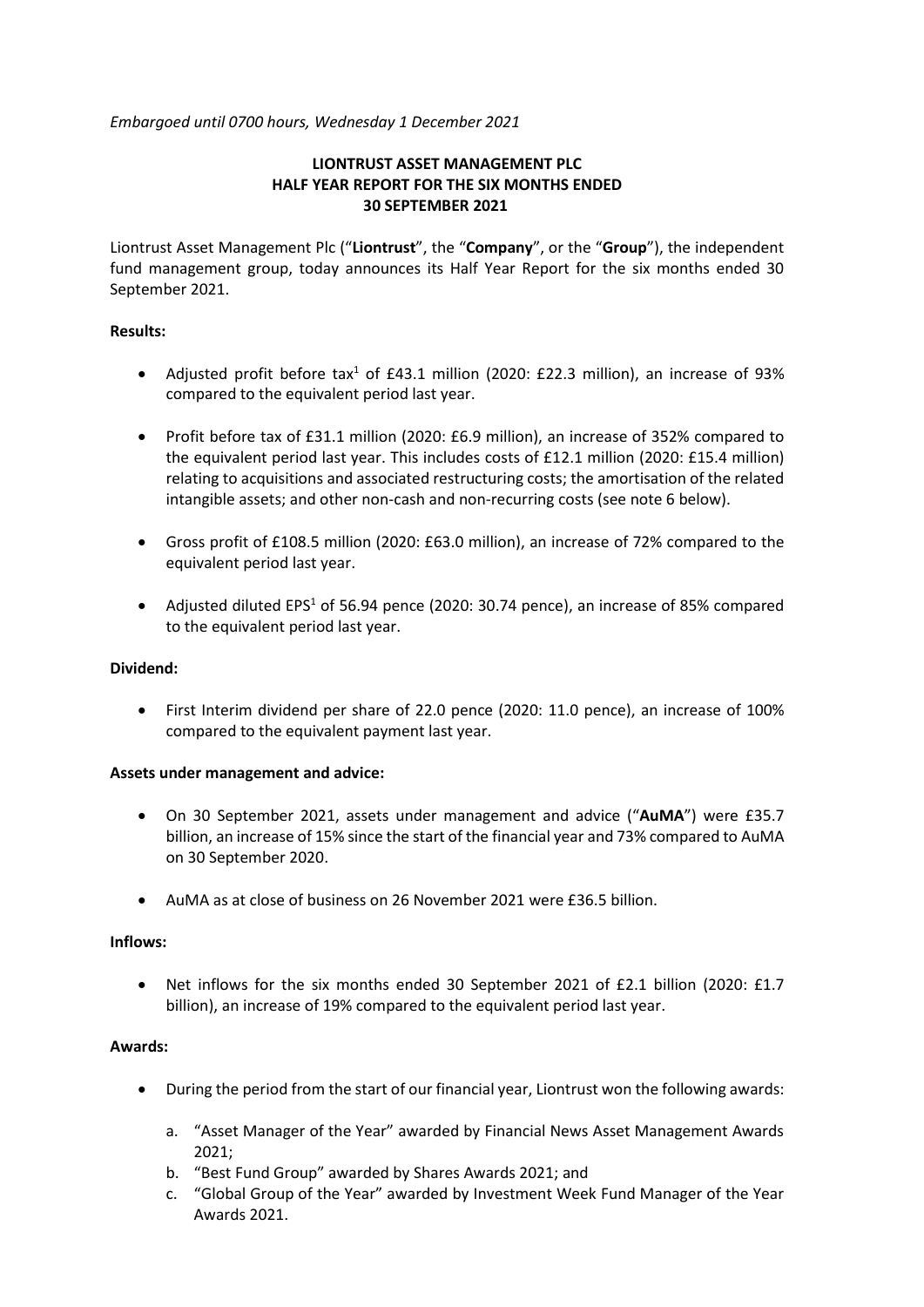<sup>1</sup> This is an Alternative Performance Measure, see note 2 below.

#### **Commenting on the results, John Ions, Chief Executive, said:**

"Liontrust has delivered another strong six months of sales and financial performance. Our net inflows of £1 billion and above for each of the last three quarters demonstrate the excellence of our investment teams, long-term performance, distribution, communications and power of the brand.

We have maintained this momentum into the new quarter of our financial year, with Liontrust's AuMA reaching £36.5 billion on 26 November.

The latest industry sales statistics reiterate Liontrust's continued success. In the third quarter of 2021, Liontrust had the second highest net retail sales in the UK (source: Pridham Report). The same report showed that Liontrust had the fifth highest gross retail sales in the UK over the same three-month period.

Liontrust has gained further independent recognition through another two prestigious awards that cover different distribution channels. First, Liontrust was named Asset Manager of the Year at the Financial News Awards, a publication for institutional investors. We have continued to make progress in the institutional market and are seeking to build our business further among these investors. We also won the Best Fund Group of the Year Award at the Shares Awards, which are voted for by private investors who read *Shares* magazine.

These follow Liontrust winning the Global Group of the Year Award at *Investment Week*'s Fund Manager of the Year Awards in the summer. This magazine is read by wealth managers and financial advisers and reiterates the growing strength and breadth of our distribution and brand across all these channels.

Over the past six months, we have moved from virtual communications to being able to have faceto-face meetings with clients again. This has enabled us to present our Multi-Asset proposition at physical events for the first time since we acquired the Architas UK Investment Business last year.

We have been holding a Liontrust roadshow, the World Market Review ("WMR"), around the UK and taken part with three other asset managers in the Multi-Manager Forum this autumn. So far, with the WMR continuing, we have presented to around 450 advisers.

Last week, the Liontrust Sustainable Investment team, whose AuMA now exceeds £13 billion, held a client event reviewing COP26 and what the outcomes mean for investors. One thing COP26 has reiterated is the vital role asset management has to play in allocating capital to great businesses with the innovation and technology to help us tackle massive challenges like climate change.

Asset management can also benefit the wider society through democratising savings and community engagement. We have a responsibility to enable as many people as possible to boost their savings and future prospects by making investments as simple to understand and as easy to access as possible.

Even with the return of physical events, Liontrust continues to develop and expand our communications with investors and our capability of delivering these digitally to different audiences. We have generated 66,000 views for our recent investment videos, for example, and have seen a 77% increase in website traffic from the third quarter in 2020 to the third quarter in 2021.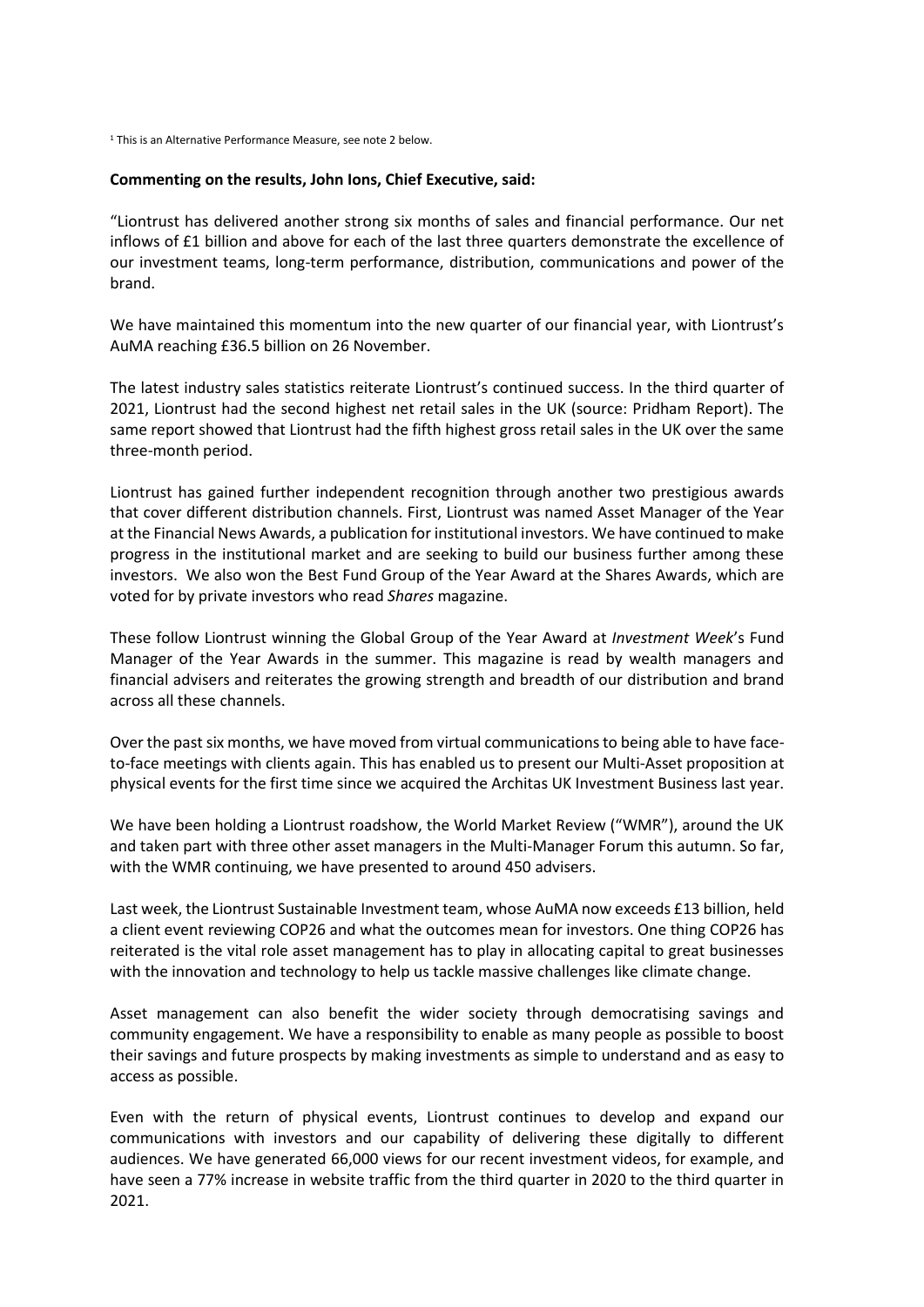Our continued successful progress over the past six months is thanks to the hard work of everyone at Liontrust and the loyalty of our clients and investors. Liontrust is well positioned to maintain the momentum into the future as we seek to broaden sales across distribution channels."

### **For further information please contact:**

### **Liontrust Asset Management Plc (Tel: 020 7412 1700, Website: liontrust.co.uk)**

John Ions: Chief Executive Vinay Abrol: Chief Financial Officer & Chief Operating Officer Simon Hildrey: Chief Marketing Officer David Boyle: Head of Corporate Development

# **Singer Capital Markets (Tel: 020 7496 3000)**

Corporate Broking: Tom Salvesen Corporate Finance: Justin McKeegan

# **Panmure Gordon (Tel: 020 7886 2500)**

Corporate Broking: Charles Leigh-Pemberton Corporate Advisory: Antoine Dupont-Madinier

### **Chairman's Statement**

I am delighted to report on the success of your Company over the past six months. This is thanks to the excellence and dedication of the management of the business and all employees and members at Liontrust.

The management expertly guided the business through the pandemic in 2020 and into 2021 and has now overseen the transition back to an increasing proportion of face-to-face meetings. All the while sales have continued to be strong with net inflows of £2.1 billion over the last six months, a 19% increase over the same period in 2020.

The success has led to strong financial performance for your Company. Adjusted profit before tax has increased by 93% to £43.1 million and there has been a rise of 85% in the adjusted diluted EPS of 56.94 pence.

As a result, your Company is to pay a first interim dividend per share of 22.0 pence. This represents a 100% increase on the dividend payment compared to the same six-month period last year and reflects the excellent management of the business, the success of the acquisitions of the past few years, the strong net inflows Liontrust has continued to deliver, and to create more balance between the first and second Interim dividends.

As well as the management of Liontrust, the Board are pleased with the stewardship of the business. One of our key strategies is to be a responsible company and investor and the Sustainability Report for 2021 is available on the Company's website outlining the developments in and performance of Liontrust in four areas of ESG (environmental, social and governance) over the past year. These are being a responsible investor, doing our part on climate change, developing a diverse and talented staff, and being a good corporate citizen.

Liontrust recognises that good governance and stewardship, sustainability and social impact are important considerations in choosing and monitoring investments and longer-term performance.

We have committed to integrating sustainability appropriately throughout the business. This includes publishing our Responsible Investment policy, which provides details of our engagement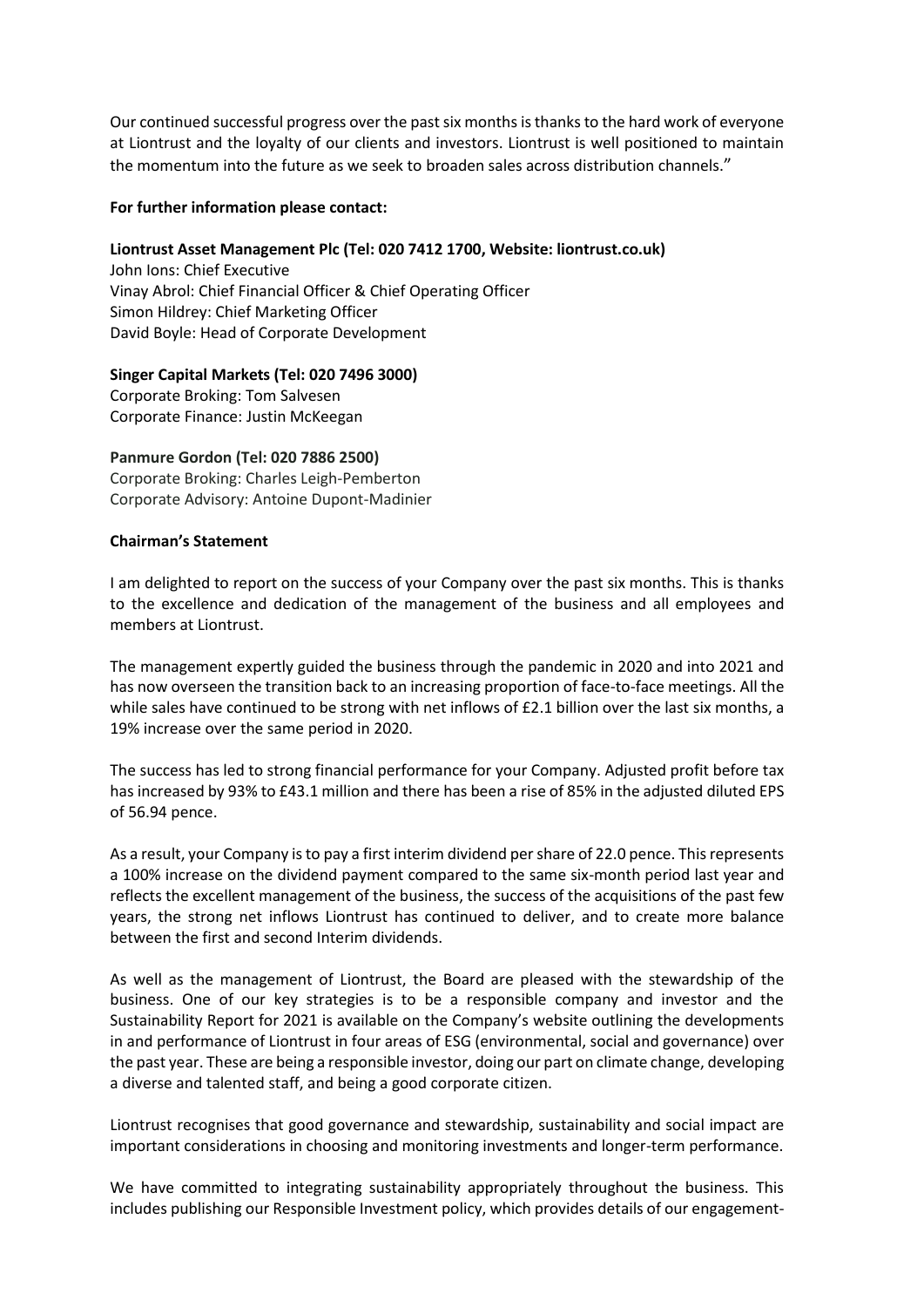led approach and how we manage our stewardship at both the company level and for individual investment teams.

Liontrust's second full Assessment of Value Report will be published in December and will include all the Company's UK-domiciled funds including the Multi-Asset ranges that joined last year as part of the acquisition of the Architas UK Investment Business. This report evaluates whether our funds are delivering value to investors. We recommend investors read this report, which will be available on the Liontrust website and highlights all the areas in which the Company is seeking to add value.

Key to this of course is investment performance and meeting investor expectations. We believe the excellence of our fund management teams, their investment processes and long-term performance demonstrates our ability to deliver this.

The success of our investment management, along with distribution, communications and the brand, is reflected in the three asset management group of the year awards Liontrust has won over the past six months, along with fund awards for the Sustainable, Multi-Asset and Global Equity investment teams.

I am delighted to welcome Rebecca Shelley who joined the Liontrust Board as a Non-executive Director on 1 November. Rebecca has a wealth of experience, knowledge and insights in financial services that will be an invaluable addition for us as Liontrust continues to expand its investment capabilities and proposition.

# **Results**

Liontrust has delivered profit before tax of £31.063 million (2020: £6.874 million), an increase of 352% compared to the equivalent period last year.

The adjusted profit before tax was £43.128 million (2020: £22.296 million), an increase of 93%. Adjusted profit before tax is disclosed in order to give shareholders an indication of the profitability of the Group excluding non-cash expenses (share incentivisation, depreciation and intangible asset amortisation), and non-recurring expenses (acquisition related and associated restructuring and severance compensation related).

See note 6 below for a reconciliation of adjusted profit (or loss) before tax.

# **Dividend**

In accordance with the Company's dividend policy, and to create more balance between the first and second Interim dividends, the Board is declaring a first Interim dividend of 22.0 pence per share (2020: 11.0 pence), an increase of 100%, which will be payable on 14 January 2022 to shareholders who are on the register as at 10 December 2021, the shares going ex-dividend on 9 December 2021. Last day for Dividend Reinvestment Plan elections is 22 December 2021.

# Shareholder services

Link Group (a trading name of Link Market Services Limited and Link Market Services Trustees Limited) may be able to provide you with a range of services relating to your shareholding. To learn more about the services available to you please visit the shareholder portal at www.signalshares.com or call 0371 664 0300. Calls outside the UK will be charged at the applicable international rate. Lines are open Monday to Friday, 9.00 am to 5.30 pm, UK time, excluding public holidays in England and Wales.

# **Assets under management and advice**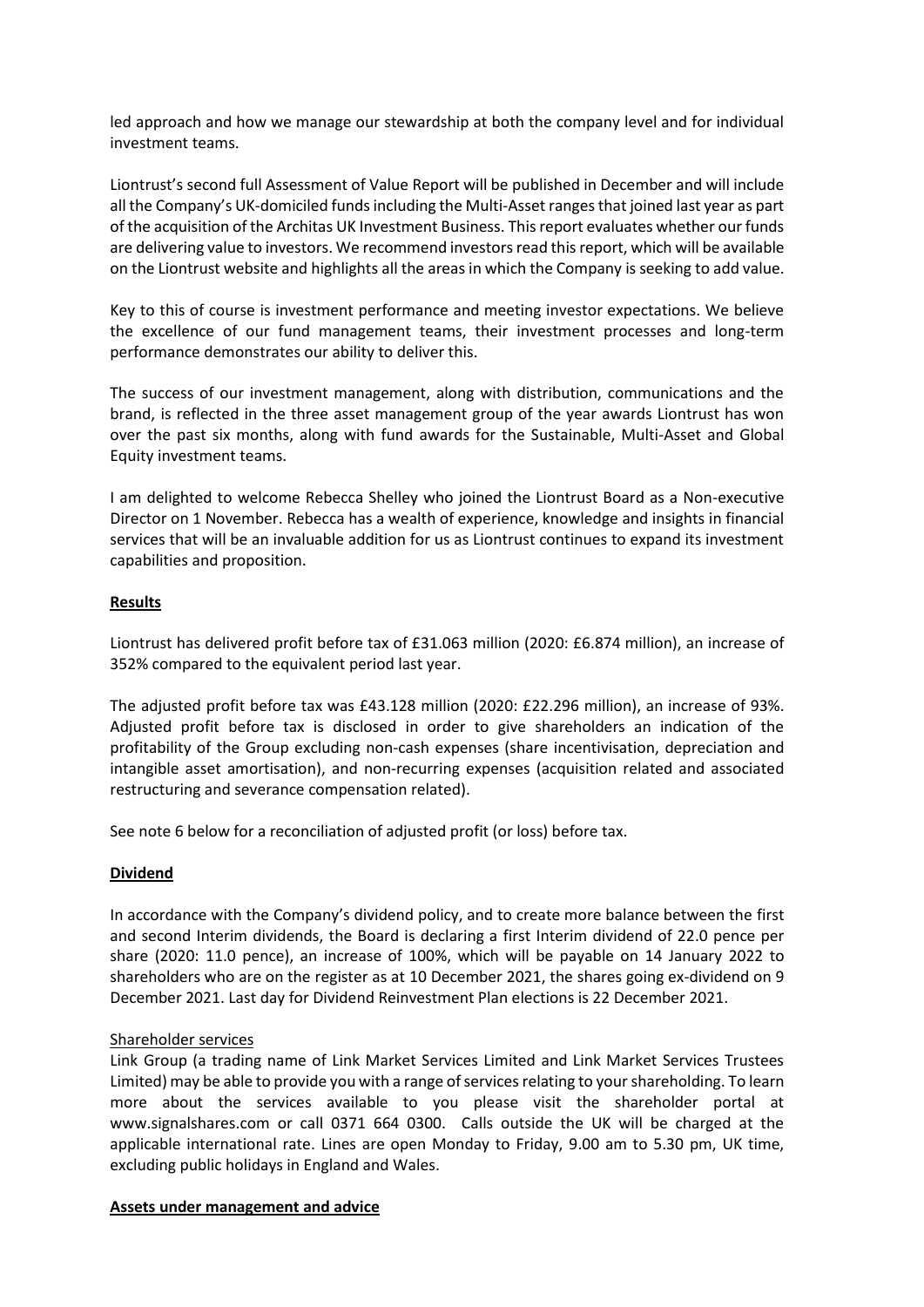On 30 September 2021, our AuMA stood at £35,659 million and were broken down by type and investment process as follows:

| <b>Process</b>         | Total<br>(fm) | <b>Institutional</b><br>(fm) | <b>UK Retail</b><br>(fm) | <b>Multi-Asset</b><br>(f.m) | <b>Offshore</b><br>(fm) |
|------------------------|---------------|------------------------------|--------------------------|-----------------------------|-------------------------|
| Sustainable Investment | 13,243        | 151                          | 12,203                   | 0                           | 889                     |
| Economic Advantage     | 10,116        | 469                          | 9,168                    | 0                           | 479                     |
| Multi-Asset            | 7,357         | 0                            | 0                        | 7.357                       | 0                       |
| <b>Global Equity</b>   | 3,060         | 195                          | 2,865                    | 0                           | 0                       |
| Cashflow Solution      | 1,032         | 689                          | 289                      | 0                           | 54                      |
| Global Fixed Income    | 851           | 0                            | 367                      | 0                           | 484                     |
| <b>Total</b>           | 35,659        | 1.504                        | 24,892                   | 7.357                       | 1,906                   |

On 26 November 2021, our AuMA was £36,492 million.

### **Inflows**

The net inflows over the six months to 30 September 2021 are £2,088 million (2020: £1,748 million). A reconciliation of fund flows and AuMA over the six months to 30 September 2021 is as follows:

|                                   | Total<br>$(\text{fm})$ | <b>Institutional</b><br><u>(£m)</u> | <b>UK Retail</b><br>(f.m) | <b>Multi-Asset</b><br>(f.m) | <b>Offshore</b><br><u>(£m)</u> |
|-----------------------------------|------------------------|-------------------------------------|---------------------------|-----------------------------|--------------------------------|
| Opening AuMA - 1 April 2021       | 30,929                 | 1,488                               | 20,627                    | 7,139                       | 1,675                          |
| Net flows                         | 2,088                  | (63)                                | 2,038                     | (26)                        | 139                            |
| Market and Investment performance | 2.642                  | 79                                  | 2,227                     | 244                         | 92                             |
| Closing AuMA - 30 September 2021  | 35,659                 | 1,504                               | 24,892                    | 7,357                       | 1,906                          |

#### **Awards**

During the period from the start of our financial year, Liontrust won the following awards:

### Group or team awards

- "Asset Manager of the Year" awarded by Financial News Asset Management Awards 2021;
- "Best Fund Group" awarded by Shares Awards 2021;
- "Best Multi-Manager Provider" awarded by Investment Life & Pensions Moneyfacts Awards 2021; and
- "Global Group of the Year" awarded by Investment Week Fund Manager of the Year Awards 2021.

### Fund related awards

• "Best Sustainable & ESG Equity Fund" for Liontrust SF Global Growth Fund awarded by Investment Week Sustainable & ESG Awards 2021;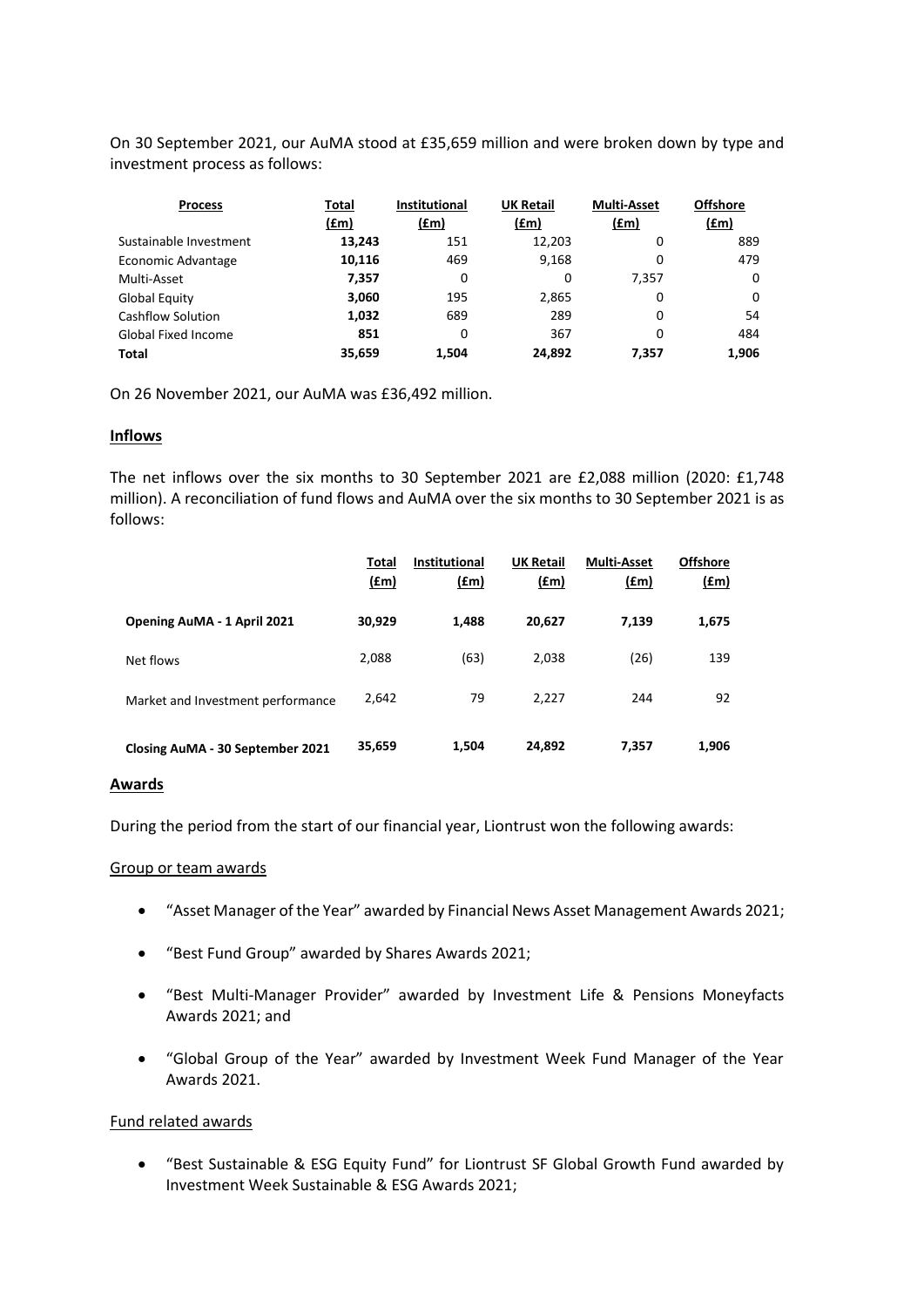- "Best Sustainable & ESG Multi-Asset Fund" for Liontrust SF Managed Fund Awarded by Investment Week Sustainable & ESG Awards 2021;
- "Global Growth Fund of the Year" for Liontrust SF Global Growth awarded by Investment Week Fund Manager of the Year Awards 2021;
- "Global Income Fund of the Year" for Liontrust Global Dividend Fund awarded by Investment Week Fund Manager of the Year Awards 2021;
- "Managed Flexible Investment" for Liontrust SF Managed Growth Fund awarded by Investment Week Fund Manager of the Year Awards 2021; and
- "Managed 40-85% Shares" for Liontrust SF Managed Fund awarded by Investment Week Fund Manager of the Year Awards 2021.

#### **UK Retail Fund Performance (Quartile ranking)**

|                                        | <b>Quartile ranking</b><br>$-Since$<br>Launch/Manager<br><b>Appointed</b> | <b>Quartile</b><br>ranking -<br>5 year | <b>Quartile</b><br>ranking - 3<br>year | <b>Quartile</b><br>ranking -<br>1 year | Launch Date/<br><b>Manager</b><br><b>Appointed</b> |
|----------------------------------------|---------------------------------------------------------------------------|----------------------------------------|----------------------------------------|----------------------------------------|----------------------------------------------------|
| <b>Economic Advantage funds</b>        |                                                                           |                                        |                                        |                                        |                                                    |
| Liontrust UK Growth Fund               | $\mathbf{1}$                                                              | $\overline{2}$                         | $\overline{2}$                         | 3                                      | 25/03/2009                                         |
| Liontrust Special Situations Fund      | $\mathbf 1$                                                               | $\mathbf{1}$                           | $\mathbf{1}$                           | 3                                      | 10/11/2005                                         |
| Liontrust UK Smaller Companies<br>Fund | $\mathbf{1}$                                                              | $\mathbf{1}$                           | $\mathbf{1}$                           | 3                                      | 08/01/1998                                         |
| Liontrust UK Micro Cap Fund            | $\mathbf{1}$                                                              | $\mathbf{1}$                           | 1                                      | $\mathbf{1}$                           | 09/03/2016                                         |
| <b>Sustainable Future funds</b>        |                                                                           |                                        |                                        |                                        |                                                    |
| Liontrust Monthly Income Bond<br>Fund  | $\overline{2}$                                                            | $\mathbf{1}$                           | 3                                      | $\mathbf{1}$                           | 12/07/2010                                         |
| Liontrust SF Managed Growth Fund       | $\mathbf{1}$                                                              | $\mathbf{1}$                           | $\mathbf{1}$                           | $\overline{2}$                         | 19/02/2001                                         |
| Liontrust SF Corporate Bond Fund       | 1                                                                         | $\mathbf{1}$                           | $\overline{2}$                         | $\mathbf{1}$                           | 20/08/2012                                         |
| Liontrust SF Cautious Managed<br>Fund  | $\mathbf{1}$                                                              | $\mathbf{1}$                           | $\mathbf{1}$                           | 3                                      | 23/07/2014                                         |
| Liontrust SF Defensive Managed<br>Fund | $\mathbf{1}$                                                              | $\mathbf{1}$                           | $\mathbf{1}$                           | 3                                      | 23/07/2014                                         |
| Liontrust SF European Growth Fund      | $\mathbf{1}$                                                              | $\mathbf{1}$                           | $\mathbf{1}$                           | $\overline{2}$                         | 19/02/2001                                         |
| Liontrust SF Global Growth Fund        | $\overline{2}$                                                            | $\mathbf{1}$                           | $\mathbf{1}$                           | 3                                      | 19/02/2001                                         |
| Liontrust SF Managed Fund              | $\mathbf{1}$                                                              | $\mathbf{1}$                           | $\mathbf{1}$                           | $\mathbf{1}$                           | 19/02/2001                                         |
| Liontrust UK Ethical Fund              | 2                                                                         | $\mathbf{1}$                           | $\mathbf{1}$                           | $\overline{2}$                         | 01/12/2000                                         |
| Liontrust SF UK Growth Fund            | 2                                                                         | $\mathbf{1}$                           | $\mathbf{1}$                           | 2                                      | 19/02/2001                                         |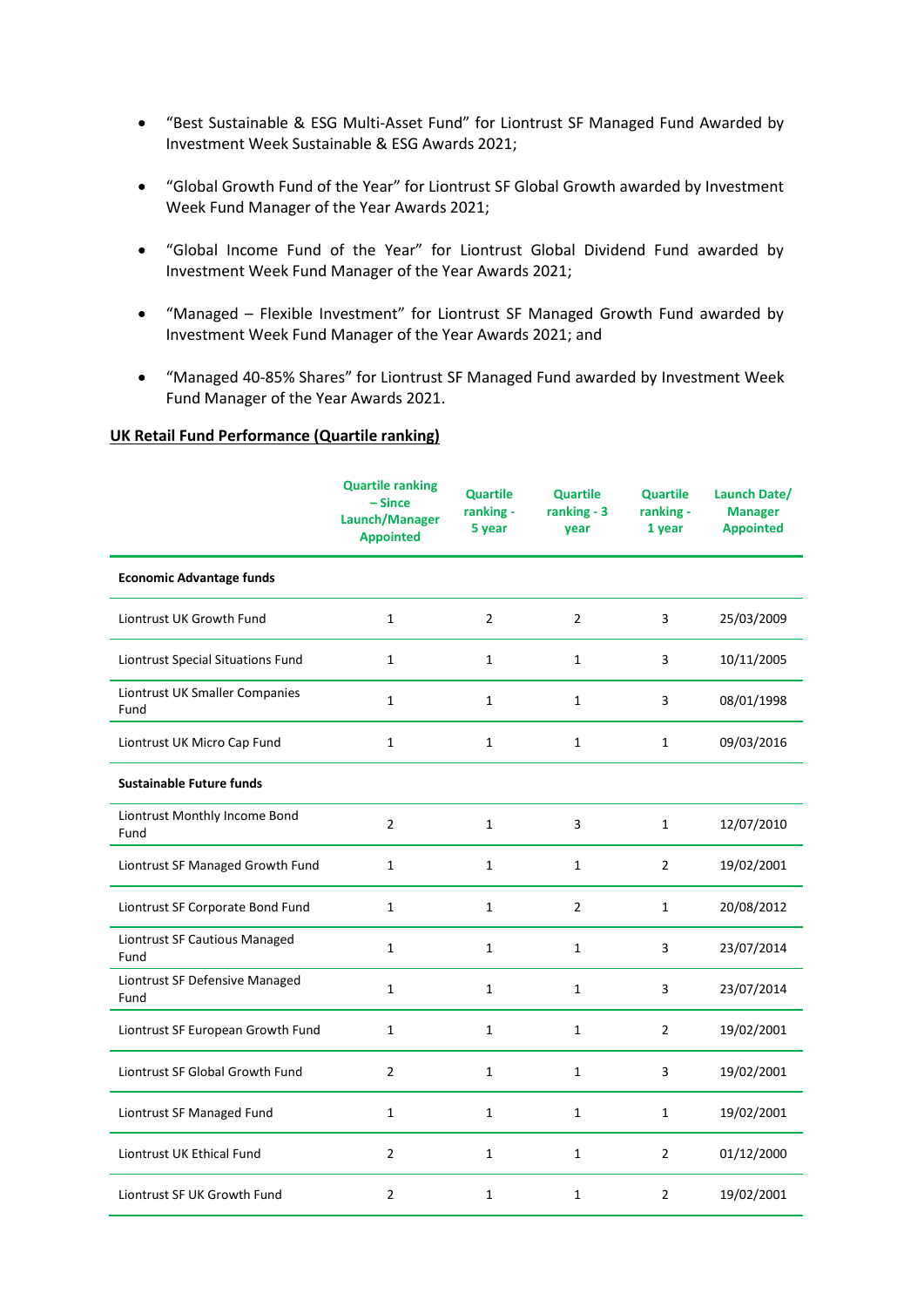#### **Global Equity funds<sup>1</sup>**

| <b>Liontrust Balanced Fund</b>             | $\mathbf{1}$   | $\mathbf{1}$   | $\mathbf{1}$   | $\overline{4}$ | 31/12/1998 |
|--------------------------------------------|----------------|----------------|----------------|----------------|------------|
| Liontrust China Fund                       | 3              | 3              | 3              | 3              | 31/12/2004 |
| Liontrust Emerging Market Fund             | 3              | 3              | 3              | 3              | 30/09/2008 |
| Liontrust Global Smaller Companies<br>Fund | $\mathbf{1}$   | $\mathbf{1}$   | 1              | $\overline{2}$ | 01/07/2016 |
| Liontrust Global Alpha Fund                | $\mathbf{1}$   | $\mathbf{1}$   | $\mathbf{1}$   | $\mathbf{1}$   | 31/12/2001 |
| Liontrust Global Dividend Fund             | $\overline{2}$ | $\mathbf{1}$   | $\mathbf{1}$   | $\overline{2}$ | 20/12/2012 |
| <b>Liontrust Global Innovation Fund</b>    | $\mathbf{1}$   | $\mathbf{1}$   | $\mathbf{1}$   | $\overline{4}$ | 31/12/2001 |
| Liontrust Global Technology Fund           | 3              | $\overline{2}$ | 3              | 3              | 15/12/2015 |
| Liontrust Income Fund                      | $\mathbf{1}$   | $\mathbf{1}$   | $\overline{2}$ | 4              | 31/12/2002 |
| Liontrust Japan Equity Fund                | $\overline{2}$ | 3              | $\overline{2}$ | 3              | 22/06/2015 |
| Liontrust US Opportunities Fund            | $\mathbf{1}$   | $\mathbf{1}$   | $\overline{2}$ | $\mathbf{1}$   | 31/12/2002 |
| <b>Cashflow Solution funds</b>             |                |                |                |                |            |
| Liontrust European Growth Fund             | $\mathbf{1}$   | $\mathbf{1}$   | $\mathbf{1}$   | $\mathbf{1}$   | 15/11/2006 |
| <b>Global Fixed Income funds</b>           |                |                |                |                |            |
| Liontrust Strategic Bond Fund              | 3              |                | 3              | 3              | 08/05/2018 |

Source: Financial Express to 30 September 2021 as at 5 October 2021, bid-bid, total return, net of fees, based on primary share classes. The Liontrust Asia Income Fund and funds previously managed by the European Income investment team are excluded. Past performance is not a guide to future performance, investments can result in total loss of capital. The above funds are all UK authorised unit trusts or UK authorised ICVCs (primary share class).

<sup>1</sup> Liontrust Latin America Fund, Liontrust Russia Fund and Liontrust India Fund are not included as they are in IA sectors that are not rankable (e.g. Specialist and Unclassified) as it would not be a fair comparison to make. Liontrust US Income Fund is not included as it merged into Liontrust Global Dividend Fund on 8 October 2021, and Liontrust Japan Opportunities Fund is not included as it merged into Liontrust Japan Equity Fund ion 8 November 2021.

#### **Outlook**

The last six months has demonstrated the strength of Liontrust across the business. This includes the quality of our investment capability, breadth of our client base, strong sales and client service, great communications, distinct brand and robust infrastructure. As a result, the Board are confident about the continued growth of your Company over the coming months and that we continue to trade in line with market expectations.

Alastair Barbour **Non-executive Chairman**

**Consolidated Statement of Comprehensive Income Six months ended 30 September 2021**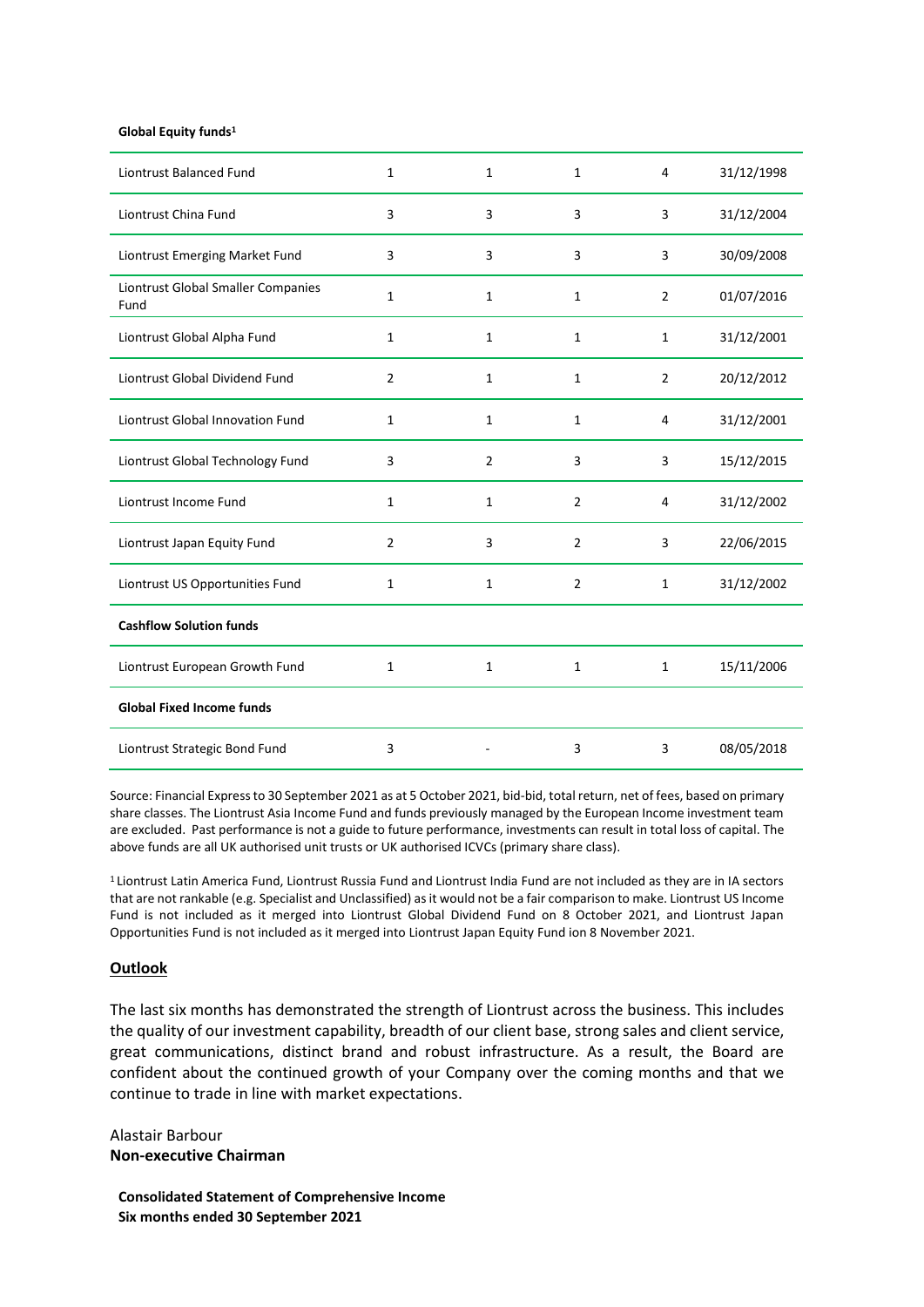|                                             |                         | Six         | Six           | Year       |
|---------------------------------------------|-------------------------|-------------|---------------|------------|
|                                             |                         | months to   | months to     | ended      |
|                                             |                         | 30-Sep-21   | 30-Sep-20     | 31-Mar-21  |
|                                             |                         |             | (restated and |            |
|                                             |                         | (unaudited) | unaudited)    | (audited)  |
|                                             | <b>Notes</b>            | £'000       | £'000         | £'000      |
|                                             |                         |             |               |            |
| Revenue*                                    | 4                       | 114,893     | 69,082        | 175,080    |
| Cost of sales*                              | $\overline{\mathbf{4}}$ | (6, 348)    | (6,026)       | (11, 321)  |
| <b>Gross profit</b>                         |                         | 108,545     | 63,056        | 163,759    |
|                                             |                         |             |               |            |
|                                             |                         |             |               |            |
| Realised profit on sale of financial assets |                         | 50          |               | 250        |
|                                             |                         |             |               |            |
| Unrealised gain on financial assets         |                         |             | 316           | 672        |
| Administration expenses                     | 5                       | (77, 486)   | (56, 436)     | (129, 646) |
| <b>Operating profit</b>                     |                         | 31,109      | 6,936         | 35,035     |
|                                             |                         |             |               |            |
| Interest receivable                         |                         | 3           | 4             | 7          |
| Interest payable                            |                         | (49)        | (66)          | (113)      |
|                                             |                         |             |               |            |
| Profit before tax                           |                         | 31,063      | 6,874         | 34,929     |
|                                             |                         |             |               |            |
| Taxation **                                 | $\overline{7}$          | (4, 852)    | (1, 588)      | (7, 257)   |
|                                             |                         |             |               |            |
| Profit for the period                       |                         | 26,211      | 5,286         | 27,672     |
| Other comprehensive income                  |                         |             |               |            |
| <b>Total comprehensive income</b>           |                         | 26,211      | 5,286         | 27,672     |
|                                             |                         |             |               |            |
|                                             |                         |             |               |            |
|                                             |                         | Pence       | Pence         | Pence      |
|                                             |                         |             |               |            |
| Basic earnings per share                    | 8                       | 43.27       | 9.21          | 47.02      |
| Diluted earnings per share                  | 8                       | 42.72       | 9.00          | 46.25      |

All of the results are derived from continuing operations.

The accompanying notes form an integral part of these unaudited condensed interim financial statements.

\* The revenue of the six months to 30 September 2020 has been restated to reflect rebates being reclassified as a reduction in revenue rather than a cost of sales (see note 1d). This restatement has no impact on Gross profit, nor on net asset balances.

\*\* The tax charge for the six months to 30 September 2020 has been restated to reflect deferred taxation on the share option charge that was not previously recognised (see note 1d).

#### **Consolidated Balance Sheet As at 30 September 2021**

|       | 30-Sep-21    | 30-Sep-20<br>(restated<br>and | 31-Mar-21    |
|-------|--------------|-------------------------------|--------------|
|       | (unaudited)  | unaudited)                    | (audited)    |
| Notes | <i>£'000</i> | <i>£'000</i>                  | <i>£'000</i> |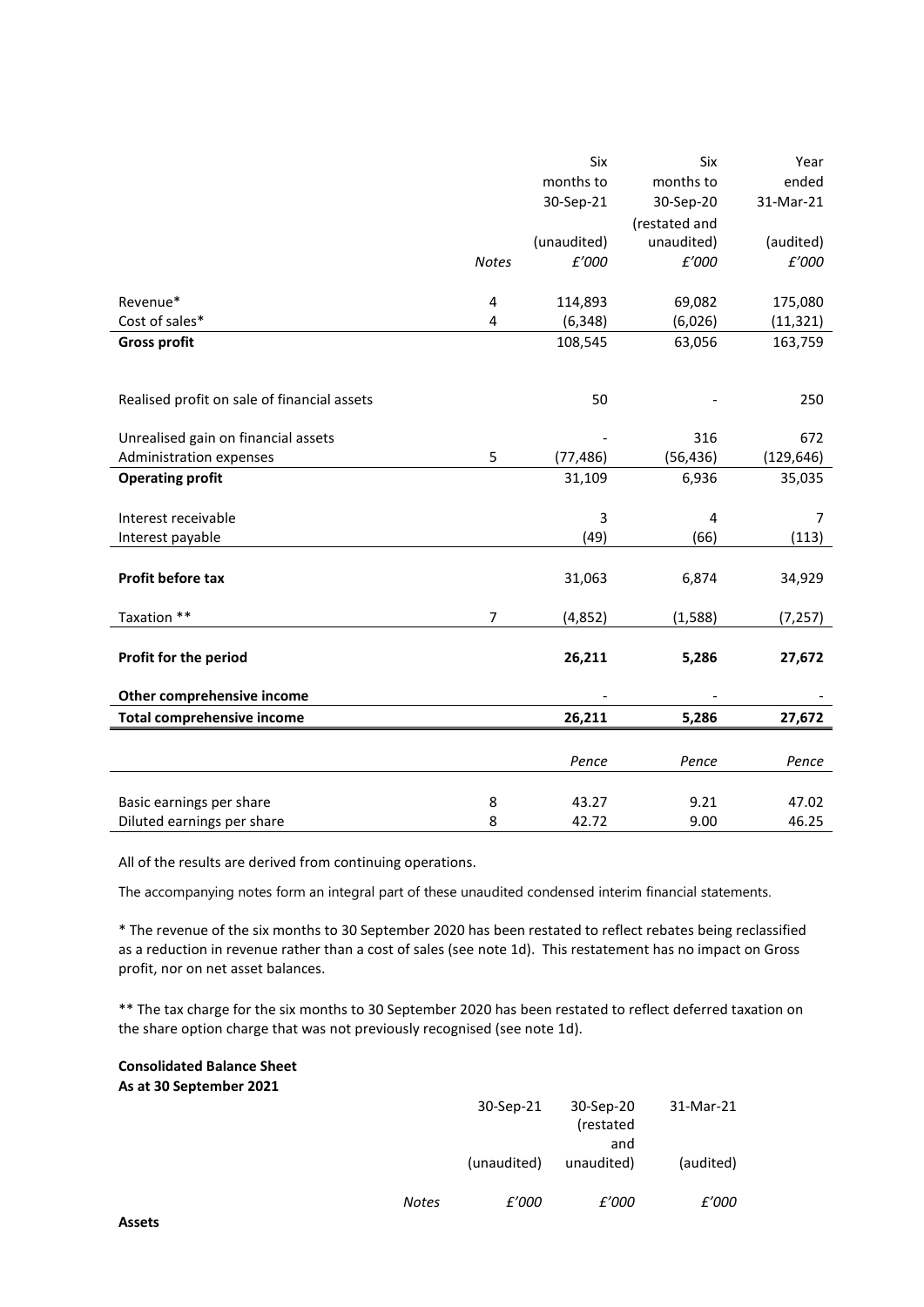| Non current assets                   |    |            |            |            |
|--------------------------------------|----|------------|------------|------------|
| Intangible assets                    | 9  | 79,992     | 36,565     | 84,812     |
| Goodwill                             | 10 | 27,577     | 19,626     | 27,577     |
| Property, plant and equipment        |    | 5,346      | 6,875      | 5,257      |
|                                      |    | 112,915    | 63,066     | 117,646    |
|                                      |    |            |            |            |
| <b>Current assets</b>                |    |            |            |            |
| Trade and other receivables          | 11 | 240,935    | 186,119    | 289,805    |
| <b>Financial assets</b>              | 12 | 4,107      | 1,859      | 2,188      |
| Cash and cash equivalents            |    | 82,837     | 98,602     | 71,898     |
| <b>Total current assets</b>          |    | 327,879    | 286,580    | 363,891    |
|                                      |    |            |            |            |
| <b>Liabilities</b>                   |    |            |            |            |
| <b>Non current liabilities</b>       |    |            |            |            |
| Deferred tax liability *             |    | (12, 467)  | (4,599)    | (13, 436)  |
| Lease liability                      |    | (5,024)    | (6,668)    | (3, 418)   |
| <b>Total non current liabilities</b> |    | (17, 491)  | (11, 267)  | (16, 854)  |
|                                      |    |            |            |            |
| <b>Current liabilities</b>           |    |            |            |            |
| Trade and other payables             |    | (252, 314) | (190, 679) | (298,007)  |
| Corporation tax payable              |    | (1, 853)   | (1, 314)   | (3, 288)   |
| <b>Total current liabilities</b>     |    | (254, 167) | (191, 993) | (301, 295) |
|                                      |    |            |            |            |
| Net current assets                   |    | 73,712     | 94,587     | 62,596     |
|                                      |    |            |            |            |
| <b>Net assets</b>                    |    | 169,136    | 146,386    | 163,388    |
|                                      |    |            |            |            |
| <b>Shareholders' equity</b>          |    |            |            |            |
| Ordinary shares                      |    | 611        | 606        | 610        |
| Share premium                        |    | 64,370     | 121,809    | 64,370     |
| Capital redemption reserve           |    | 19         | 19         | 19         |
| Retained earnings *                  |    | 109,626    | 29,142     | 104,207    |
| Own shares held                      |    | (5,490)    | (5, 190)   | (5,818)    |
|                                      |    |            |            |            |
| <b>Total equity</b>                  |    | 169,136    | 146,386    | 163,388    |

The accompanying notes form an integral part of these unaudited condensed interim financial statements.

The unaudited condensed interim financial statements were approved by the Board of Directors on 30 November 2021 and signed on their behalf by: Vinay Abrol

\* The 30 September 2020 deferred taxation and retained earnings have been restated to reflect deferred taxation on the share option charge that was not previously recognised (see note 1d).

# **Consolidated Cash Flow Statement**

**Six months ended 30 September 2021**

| Year      | Six         | Six         |
|-----------|-------------|-------------|
| ended     | months to   | months to   |
| 31-Mar-21 | 30-Sep-20   | 30-Sep-21   |
| (audited) | (unaudited) | (unaudited) |
| £'000     | £'000       | f'000       |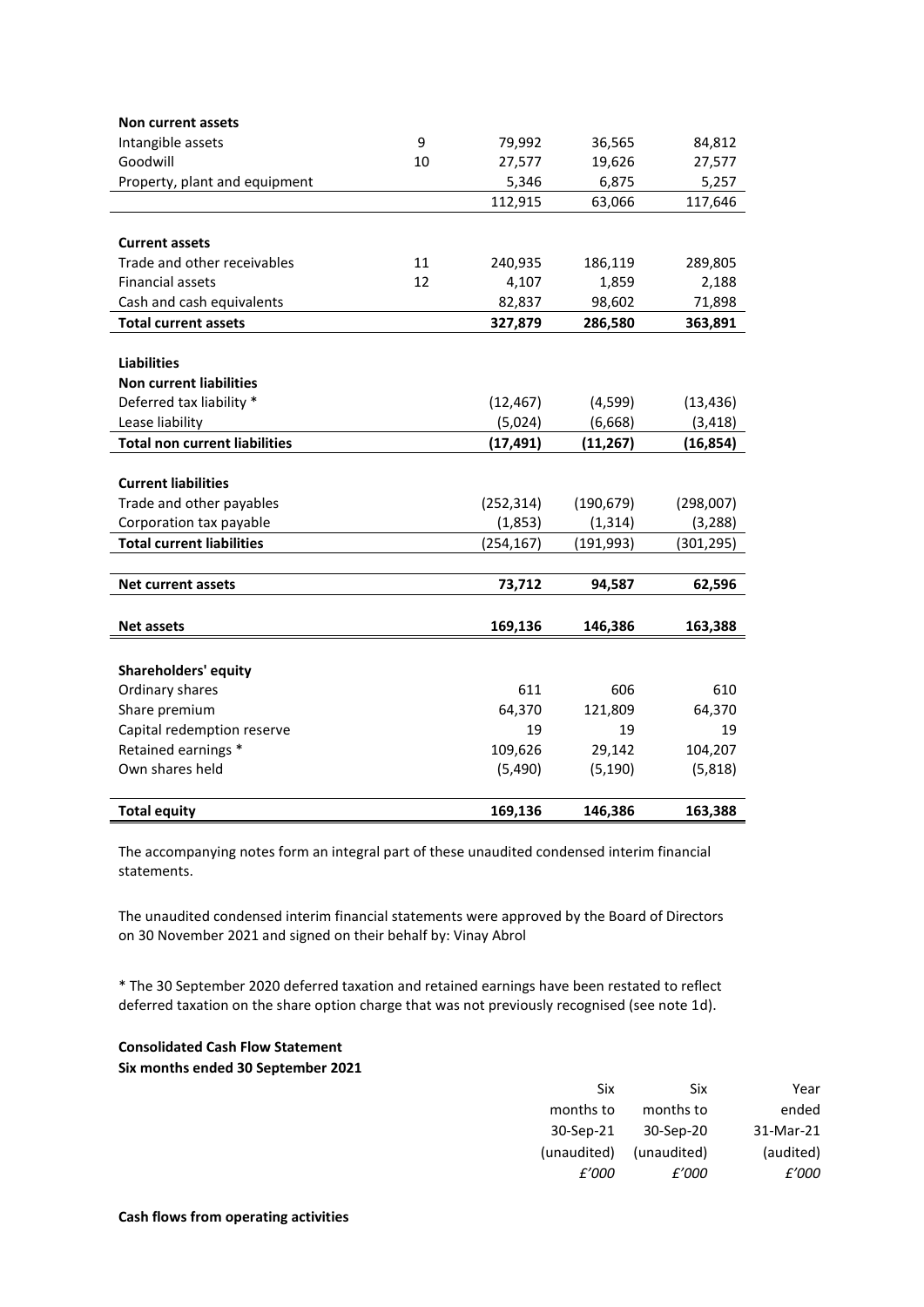| Cash inflow from operations                            | 114,775   | 74,765    | 141,409   |
|--------------------------------------------------------|-----------|-----------|-----------|
| Cash outflow from operations*                          | (71, 972) | (70,046)  | (95, 913) |
| Cash inflow from changes in unit trust receivables and |           |           |           |
| payables                                               | 1,453     | 2,357     | 4,554     |
| Net cash generated from operations*                    | 44,256    | 7,076     | 50,050    |
|                                                        |           |           |           |
| Interest received                                      | 3         | 4         | 7         |
| Tax paid                                               | (7,500)   | (1, 316)  | (6, 416)  |
| Net cash from operating activities                     | 36,759    | 5,764     | 43,641    |
|                                                        |           |           |           |
| Cash flows from investing activities                   |           |           |           |
| Purchase of property, plant and equipment              | (310)     | (99)      | (254)     |
|                                                        |           |           |           |
| Acquisition of Architas net of cash required           |           |           | (54, 124) |
| Purchase of financial assets                           | (3, 124)  |           |           |
|                                                        |           |           |           |
| Sale of financial assets                               |           | 1,334     | 1,334     |
| Purchase of seeding investments                        | (34)      | (47)      | (117)     |
|                                                        |           |           |           |
| Net cash (used in) / from investing activities         | (3, 468)  | 1,188     | (53, 161) |
|                                                        |           |           |           |
| <b>Cash flows from financing activities</b>            |           |           |           |
| Payment of lease liabilities*                          | (839)     | (1,044)   | (2, 263)  |
| Purchase of own shares                                 |           |           | (812)     |
| Sale of own shares                                     | 328       | 672       | 852       |
|                                                        |           |           |           |
| Issue of shares                                        |           | 66,170    | 64,421    |
| Dividends paid                                         | (21, 841) | (14, 442) | (21,074)  |
| Net cash (used in) / from financing activities*        | (22, 352) | 51,356    | 41,124    |
|                                                        |           |           |           |
| Net increase in cash and cash equivalents              | 10,939    | 58,308    | 31,604    |
| Opening cash and cash equivalents                      | 71,898    | 40,294    | 40,294    |
| <b>Closing cash and cash equivalents</b>               | 82,837    | 98,602    | 71,898    |

Cash and cash equivalents consist only of cash balances.

The accompanying notes form an integral part of these unaudited condensed interim financial statements.

\* The cash flow statement to 30 September 2020 has been represented to show the payment of lease liabilities as an item in financing activities rather than in operating activities in accordance with IAS7.

### **Consolidated Statement of Change in Equity (unaudited) Six months ended 30 September 2021**

|                                            | <b>Share</b><br>capital | <b>Share</b><br>premium | Capital<br>redemption | Retained<br>earnings | Own shares<br>held | Total<br>Equity |
|--------------------------------------------|-------------------------|-------------------------|-----------------------|----------------------|--------------------|-----------------|
|                                            | £ '000                  | £ '000                  | £ '000                | £ '000               | £ '000             | £ '000          |
| Balance at 1 April 2021 brought<br>forward | 610                     | 64,370                  | 19                    | 104,207              | (5,818)            | 163,388         |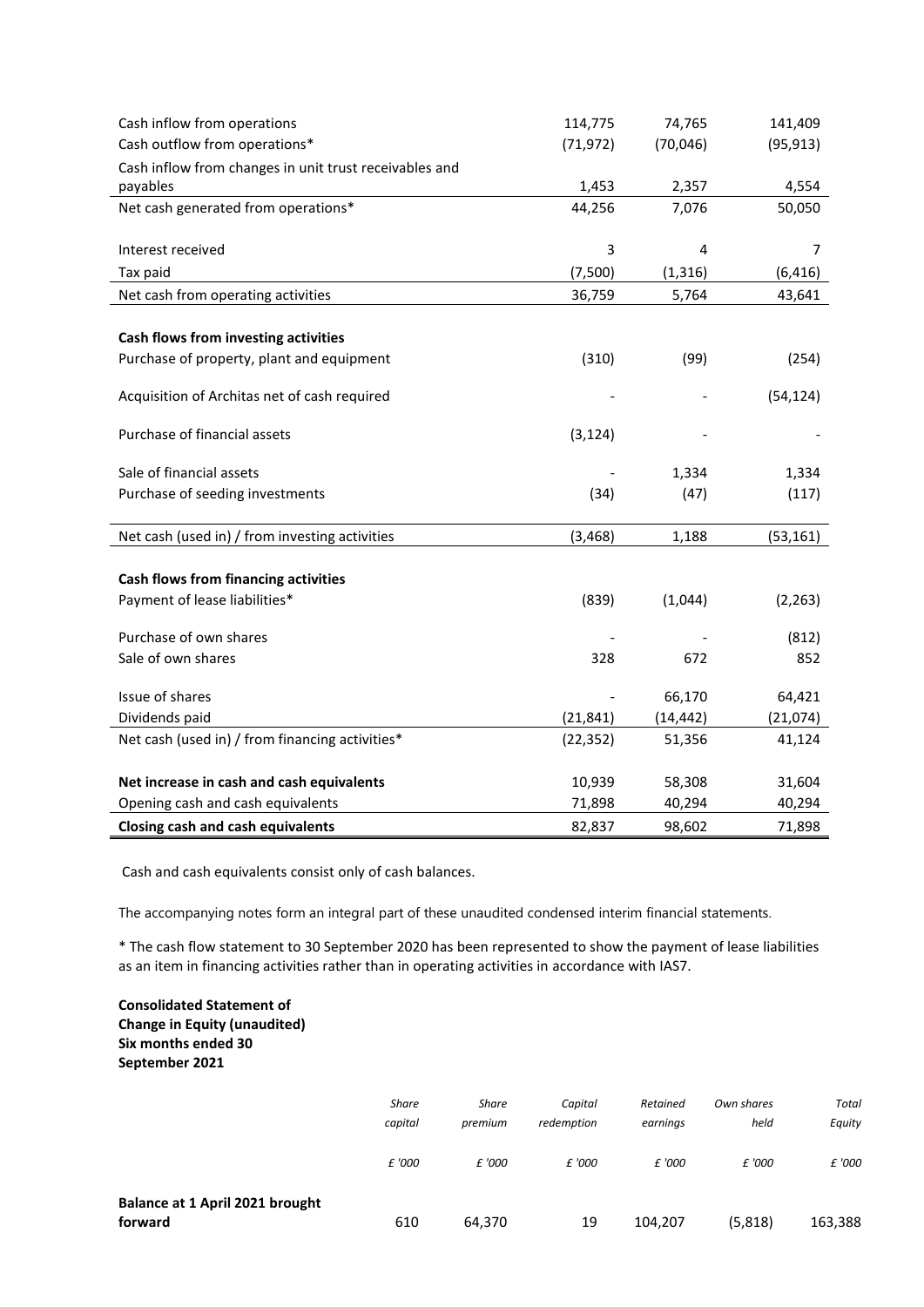| Profit for the period                                             |                          |                                                   | $\overline{\phantom{a}}$ | 26,211                | $\overline{\phantom{a}}$ | 26,211                 |  |  |  |  |  |
|-------------------------------------------------------------------|--------------------------|---------------------------------------------------|--------------------------|-----------------------|--------------------------|------------------------|--|--|--|--|--|
| Total comprehensive income for<br>the period                      |                          |                                                   |                          | 26,211                |                          | 26,211                 |  |  |  |  |  |
| Dividends paid                                                    |                          |                                                   | $\overline{\phantom{a}}$ | (21, 841)             | $\overline{a}$           | (21, 841)              |  |  |  |  |  |
| Shares issued                                                     | $\mathbf{1}$             |                                                   |                          | (1)                   |                          |                        |  |  |  |  |  |
| Sale of own shares                                                |                          |                                                   |                          |                       | 328                      | 328                    |  |  |  |  |  |
| Equity share options issued                                       |                          |                                                   |                          | 1,541                 | $\overline{\phantom{a}}$ | 1,541                  |  |  |  |  |  |
| Equity share options settled                                      |                          |                                                   |                          | (244)                 |                          | (244)                  |  |  |  |  |  |
| Deferred tax on option charge<br>taken to equity                  |                          |                                                   |                          | (247)                 |                          | (247)                  |  |  |  |  |  |
| <b>Balance at 30 September 2021</b>                               | 611                      | 64,370                                            | 19                       | 109,626               | (5, 490)                 | 169,136                |  |  |  |  |  |
| (unaudited and restated)<br>Six months ended 30<br>September 2020 |                          | <b>Consolidated Statement of Change in Equity</b> |                          |                       |                          |                        |  |  |  |  |  |
|                                                                   |                          |                                                   |                          |                       |                          |                        |  |  |  |  |  |
|                                                                   | Share<br>capital         | <b>Share</b><br>premium*                          | Capital<br>redemption    | Retained<br>earnings* | Own shares<br>held       | <b>Total</b><br>Equity |  |  |  |  |  |
|                                                                   | £ '000                   | £ '000                                            | £ '000                   | £ '000                | £ '000                   | £ '000                 |  |  |  |  |  |
| Balance at 1 April 2020 brought<br>forward*                       | 555                      | 57,439                                            | 19                       | 37,888                | (5,862)                  | 90,039                 |  |  |  |  |  |
| Profit for the period                                             | $\overline{\phantom{a}}$ |                                                   | $\overline{\phantom{a}}$ | 5,286                 |                          | 5,286                  |  |  |  |  |  |
| Total comprehensive income for<br>the period                      |                          |                                                   |                          | 5,286                 |                          | 5,286                  |  |  |  |  |  |
| Dividends paid                                                    |                          |                                                   | $\overline{\phantom{a}}$ | (14, 442)             |                          | (14, 442)              |  |  |  |  |  |
| Shares issued                                                     | 51                       | 64,370                                            |                          |                       |                          | 64,421                 |  |  |  |  |  |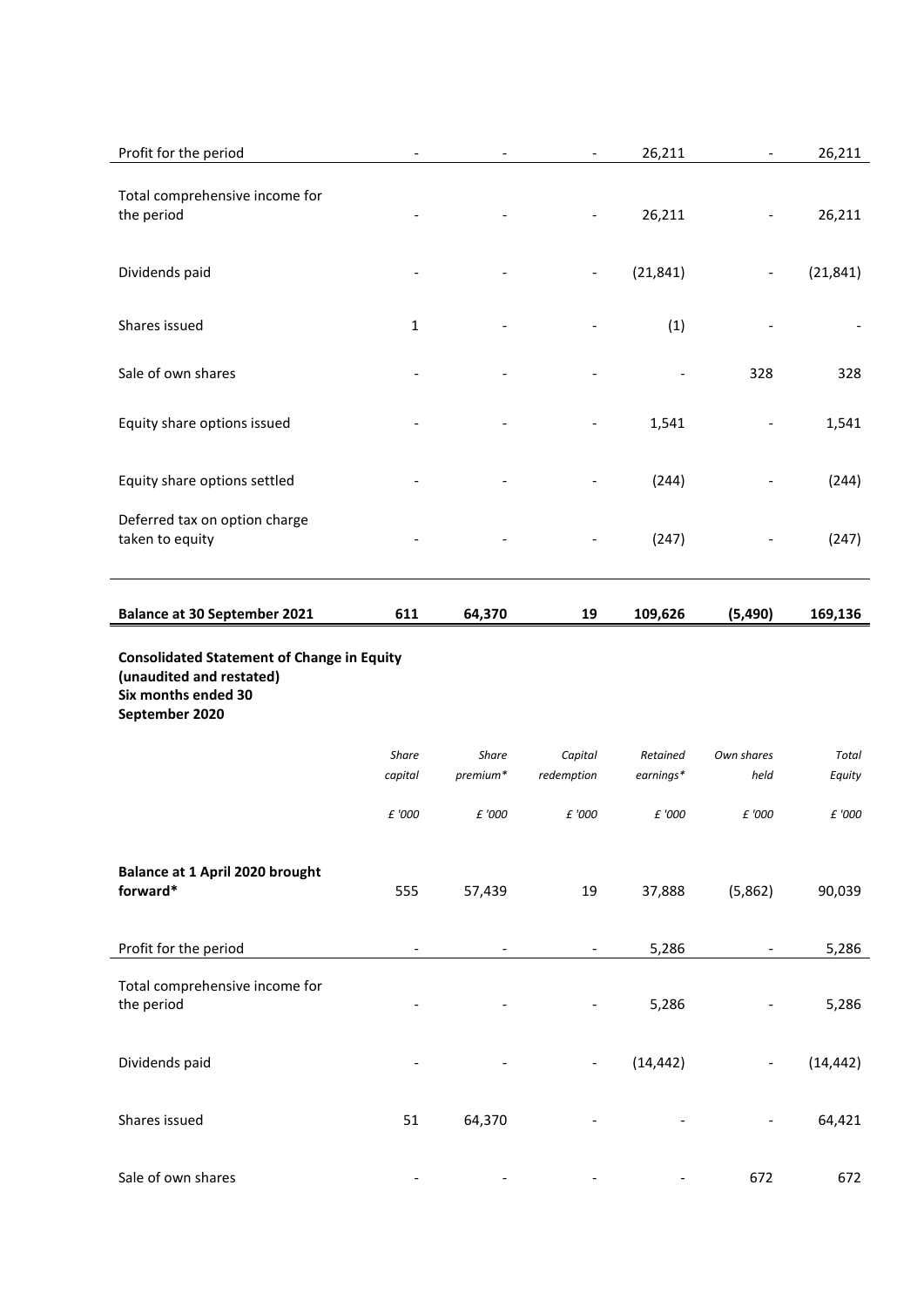| <b>Balance at 30 September 2020</b>               | 606                      | 121,809                  | 19                       | 29,142 | (5, 190) | 146,386 |
|---------------------------------------------------|--------------------------|--------------------------|--------------------------|--------|----------|---------|
| Deferred tax on option charge<br>taken to equity* | $\overline{\phantom{a}}$ | $\overline{\phantom{0}}$ | $\overline{\phantom{a}}$ | 119    | -        | 119     |
| Equity share options issued<br>settled            | -                        | $\overline{\phantom{a}}$ | $\overline{\phantom{a}}$ | (532)  | -        | (532)   |
| Equity share options issued                       | $\overline{\phantom{a}}$ | $\overline{\phantom{0}}$ | $\overline{\phantom{0}}$ | 823    | -        | 823     |

# **Consolidated Statement of Change in Equity (audited) Year ended 31 March 2021**

| Balance at 31 March 2021                            | 610                      | 64,370                  | 19                           | 104,207              | (5,818)        | 163,388         |
|-----------------------------------------------------|--------------------------|-------------------------|------------------------------|----------------------|----------------|-----------------|
| Deferred tax on option charge<br>taken to equity    |                          |                         |                              | 164                  |                | 164             |
| Equity share options settled                        |                          |                         |                              | (518)                |                | (518)           |
| Equity Share options issued                         |                          |                         |                              | 2,636                |                | 2,636           |
| Sale/(purchase) of own shares                       |                          |                         |                              |                      | 44             | 44              |
| Shares issued                                       | 55                       | 64,370                  |                              |                      |                | 64,425          |
| Capital reorganisation                              | $\overline{\phantom{a}}$ | (57, 439)               |                              | 57,439               |                |                 |
| Dividends paid                                      |                          |                         | $\overline{\phantom{a}}$     | (21,074)             |                | (21,074)        |
| Total comprehensive income<br>for the year          |                          |                         | $\qquad \qquad \blacksquare$ | 27,672               |                | 27,672          |
| Profit for the year                                 |                          |                         | $\overline{\phantom{a}}$     | 27,672               |                | 27,672          |
| <b>Balance at 1 April 2020</b><br>brought forward * | 555                      | 57,439                  | 19                           | 37,888               | (5,862)        | 90,039          |
|                                                     | £ '000                   | £ '000                  | £ '000                       | £ '000               | £ '000         | £ '000          |
|                                                     | Ordinary<br>shares       | <b>Share</b><br>premium | Capital<br>redemption        | Retained<br>earnings | shares<br>held | Total<br>Equity |
|                                                     |                          |                         |                              |                      | Own            |                 |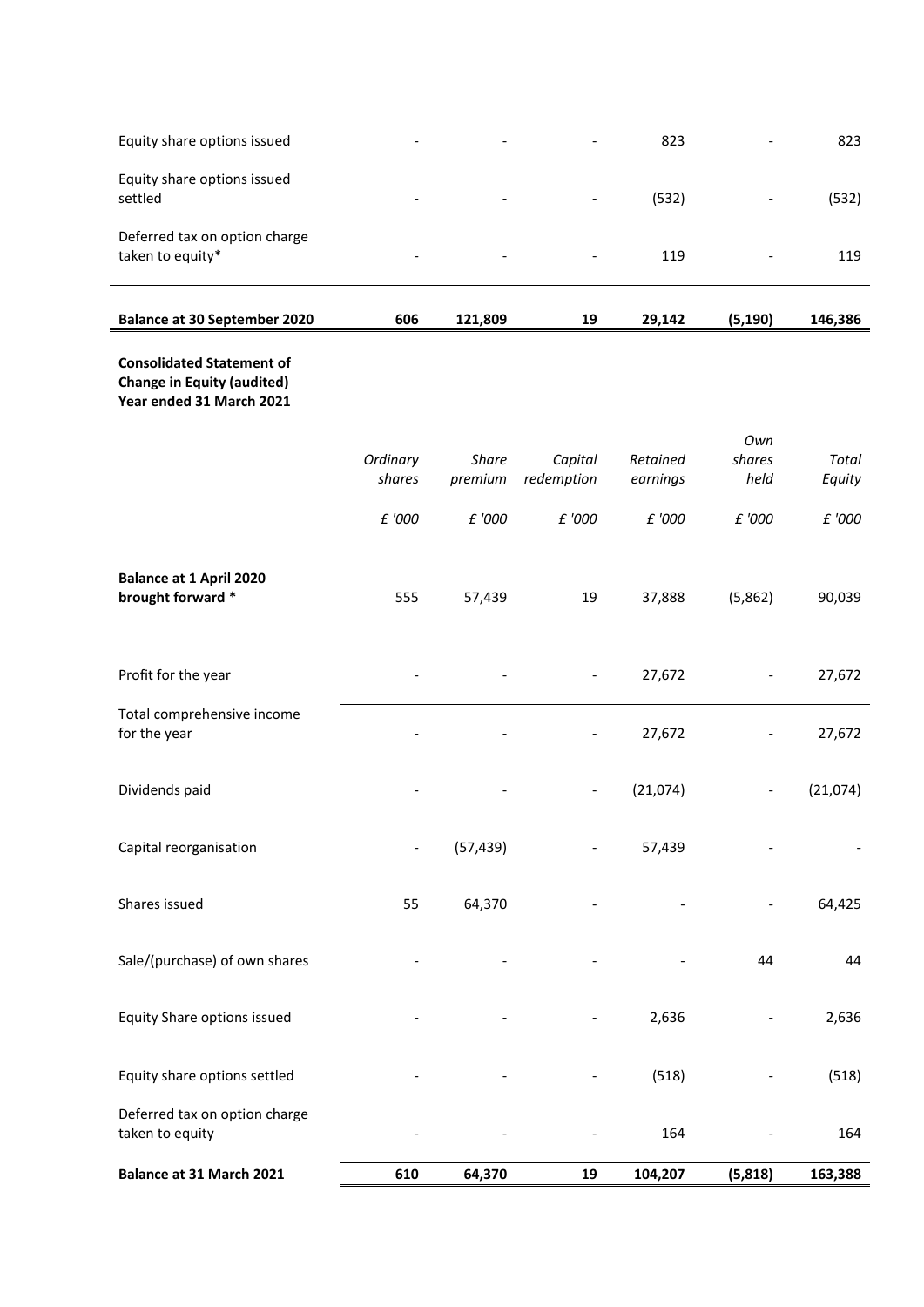The accompanying notes form an integral part of these unaudited condensed interim financial statements.

\* The 1 April 2020 opening balance has been restated to reflect the historic deferred taxation on share options charge that was not previously recognised (see note 1d)

#### **Notes to the Financial Statements**

### **1 Principal Accounting policies**

### **a) Basis of preparation**

The Group financial information for the six months ended 30 September 2021 has been prepared in accordance with the Disclosure Guidance and Transparency Rules of the Financial Conduct Authority and with IAS 34 Interim Financial Reporting. This condensed set of financial statements has been prepared applying the accounting policies and presentation that were applied in the preparation of the Group's published consolidated financial statements for the year ended 31 March 2021. These are consistent with IFRSs issued by the International Accounting Standards Board as adopted by the UK Endorsement Board for use in the United Kingdom.

This Half Yearly Report is unaudited and does not constitute statutory accounts within the meaning of s434 of the Companies Act 2006. The financial information for the half years ended 30 September 2021 and 2020 has not been audited by the auditors pursuant to the Auditing Practices Board guidance on Review of Interim Financial Information. Therefore, these half year accounts should be read in conjunction with the statutory accounts for the year ended 31 March 2021, which were prepared in accordance with International Financial Reporting Standards, which comprise standards and interpretations issued by either the International Accounting Standards Board or the IFRS Interpretations Committee or their predecessors as adopted by the European Union ('IFRS') adopted pursuant to Regulation (EC) No 1606/2002 as it applies in the European Union, those parts of the Companies Act 2006 applicable to companies reporting under IFRS; and in accordance with international accounting standards in conformity with the requirements of the Companies Act 2006 ("Adopted IFRS"). KPMG reported on the 31 March 2021 financial statements, and their report was unmodified and did not contain a statement under Section 498(2) or (3) of the Companies Act 2006 in the UK.

The preparation of financial statements in conformity with IFRS requires the directors of the Company to make significant estimates and judgements that affect the reported amounts of assets and liabilities and disclosure of contingencies at the date of the financial information and the reported income and expense during the reporting periods. Although these judgements and assumptions are based on the directors' best knowledge of the amount, events or actions, actual results may differ from these estimates. The accounting policies set out below have been used to prepare the financial information. All accounting policies have been consistently applied.

# **b) Going concern**

The financial information presented within these financial statements has been prepared on a going concern basis under the historical cost convention (except for the measurement of financial assets at fair value through profit and loss and DBVAP liability which are held at their fair value). The Group is reliant on cash generated by the business to fund its working capital. The Directors have assessed the prospects of the Group and parent company over the forthcoming 12 months, including an assessment of current trading; budgets, plans and forecasts; the adequacy of current financing arrangements; liquidity, cash reserves and regulatory capital; and potential material risks to these forecasts and the Group strategy. This assessment includes a review of the ongoing impact of the Covid-19 pandemic on the business; and consideration of a severe but plausible downside scenario in which AuMA falls due to a market event by 20%. The Directors confirm that as a result of this assessment they have a reasonable expectation that the Group and parent company will continue to operate and meet its liabilities as they fall due for at least 12 months from the date of signing these accounts.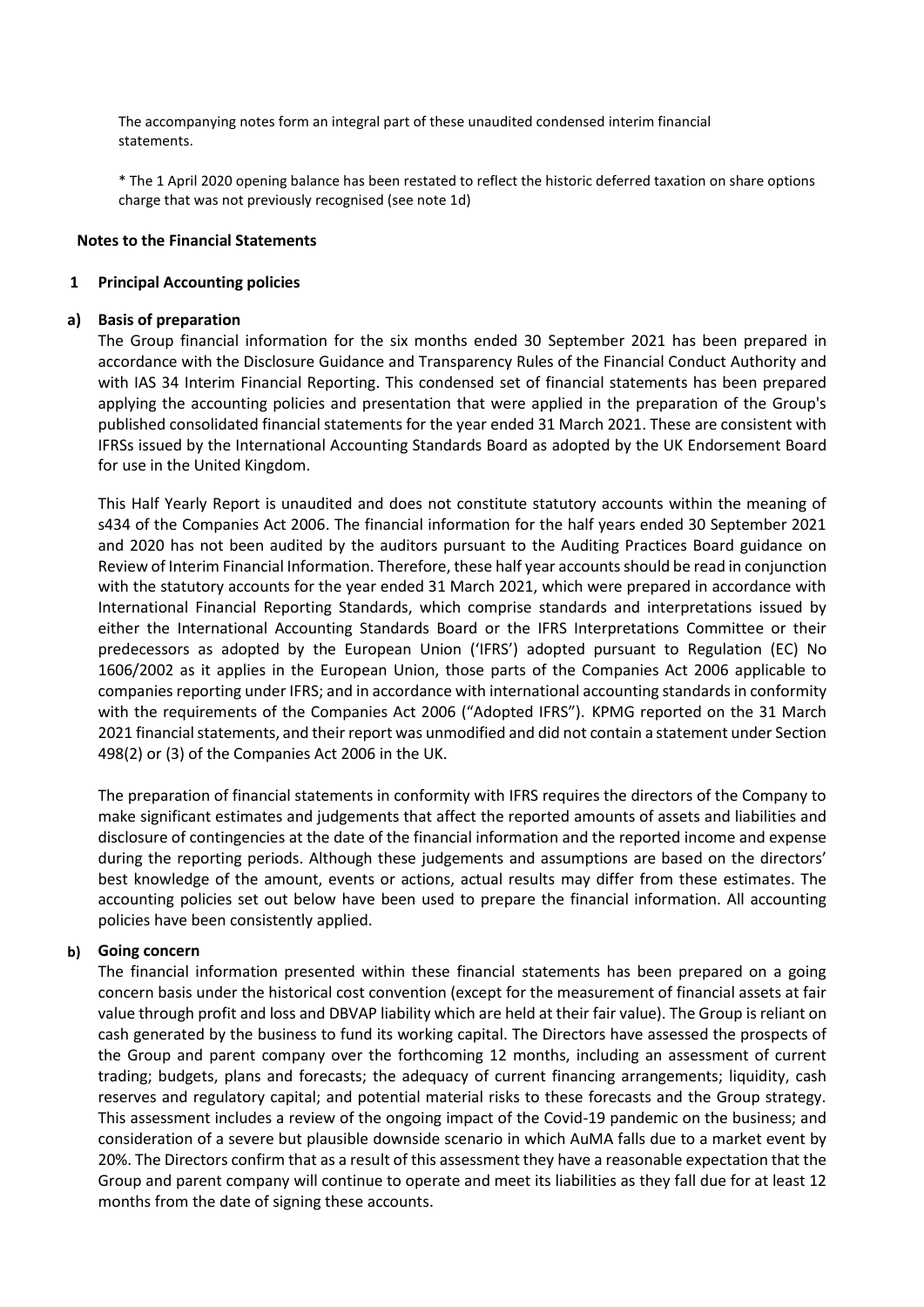# **c) Accounting estimates and judgements**

The preparation of the financial statements in conformity with IFRS requires the use of certain critical accounting estimates. It also requires management to exercise its judgement in the process of applying the Group's accounting policies. Estimates and judgements used in preparing the financial statements are periodically evaluated and are based on historical experience and other factors, including expectations of future events that are believed to be reasonable. The resulting accounting estimates may not equal the related actual results. There are no significant judgements. The estimates and assumptions that have a significant effect on the carrying amounts of assets and liabilities are set out as follows:

# (i) Impairment of Goodwill

Goodwill arising on acquisitions is capitalised in the consolidated balance sheet. Goodwill is carried at cost less provision for impairment. The carrying value of goodwill is not amortised but is tested annually for impairment or more frequently if any indicators of impairment arise. Goodwill is allocated to a cash generating unit (CGU) for the purpose of impairment testing, with the allocation to those CGUs that are expected to benefit from the business combination in which the goodwill arose (see note 14 of the Financial Statements to 31 March 2021).

Impairment losses on goodwill, where these are identified, are not reversed. Impairment is tested through measuring the recoverable amount against the carrying value of the related goodwill. The recoverable amount is the higher of the fair value less costs to sell the CGU and its value in use. Value in use is assessed using a multi-period excess earnings model which requires a number of inputs requiring management estimates and judgements, the most significant of which are: future business performance and growth (including fund sales, redemptions and market growth), operating costs, synergies, and the cost of capital/discount rate.

Due to the strong performance and growth of the Sustainable Investment team (acquired as part of the ATI acquisition) and the Global Equity team (acquired as part of the Neptune acquisition) there is no significant estimation in relation to the impairment of the related goodwill allocated to the Sustainable and Global Equity Investment teams' CGU. Due to the relatively recent acquisition of the Archtias UK Investment Business (Multi-Asset team CGU) and development of the Multi-Asset team products, goodwill and its impairment is a significant estimate therefore in relation to the Architas intangible (Multi-Asset team CGU).

# (ii) Impairment of intangible assets

Details of the impairment policy for intangible assets and their estimated useful lives can be found in note 1h) of the Financial Statements to 31 March 2021.

Due to the relatively recent acquisition of Architas (Multi-Asset team CGU) and development of the Multi-Asset team products, intangible impairment is a significant estimate in relation to the Architas intangible Asset (Multi-Asset team CGU).

# **d Restatement**

The 30 September 2020 financial statements have been restated to reflect:

(1) the corrected treatment of the deferred tax asset arising from the issue of employee share options due to the timing difference between the service period and the future tax deduction when the options are exercised. The restatement increased opening deferred tax assets and retained earnings at 1 April 2019 by£990,000. In the year ended 31 March 2020 the restatement increased deferred tax assets by a further £489,000 to £1,479,000, with £237,000 crediting retained earnings and £252,000 crediting taxation in the Statement of Comprehensive Income. The restatement increased profit and total comprehensive income for the year ended 31 March 2020 by £252,000 to £13,216,000 and increased net assets at 31 March 2020 by £1,479,000 to £90,039,000. The Statement of Comprehensive Income, Balance sheet, Statement of Changes in Equity and related notes were updated to reflect this restatement; and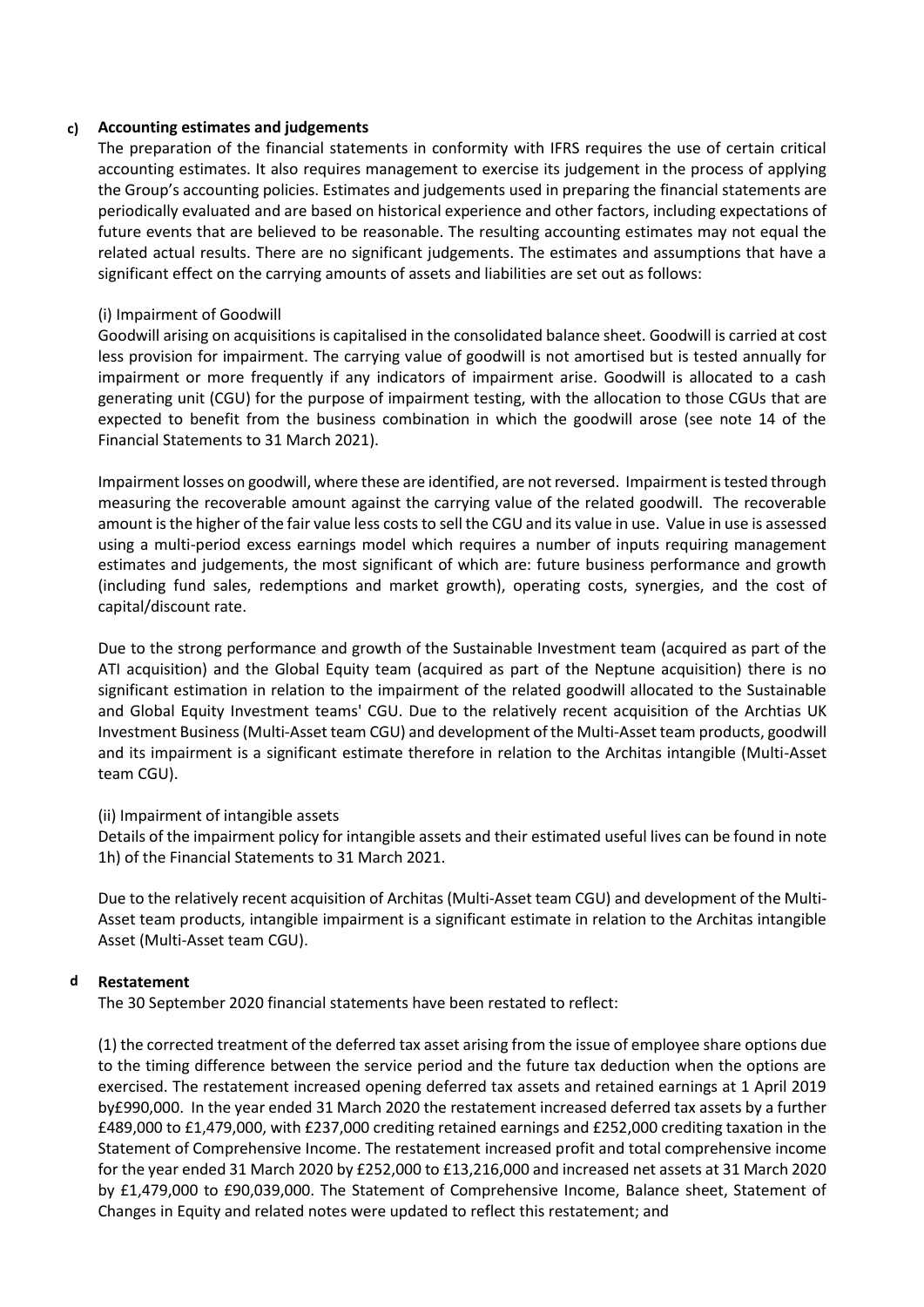(2) contractual rebates due to customers being reclassified as a reduction in revenue rather than a cost of sales (see note 4) as they do not represent a payment for distinct goods or services. This restatement reduced revenue and cost of sales by £15,209,000 and has no impact on Gross profit, total profit, total comprehensive income for the year ended 31 March 2020 or net assets at 31 March 2020 and does not impact brought forward reserves at 1 April 2020.

These restatements do not have an impact on basic and diluted earnings per share.

The accounting policies applied in this Half Yearly Report are consistent with those applied in the Group's most recent annual accounts.

# **2 Alternative Performance measures**

The Group assess its performance using a variety of measures that are not defined under IFRS and are therefore termed alternative performance measures ('APMs'). The APMs that we use may not be directly comparable with similarly named measures used by other companies.

The Group uses the APM's to present its financial performance, in a manner which is aligned with the requirements of our stakeholders. By presenting these APM's it enables comparison with our peers who may use different accounting policies.

The Group uses the following APMs:

| <b>Alternative Performance</b><br><b>Measure</b> | <b>Definition</b>                                                                                           | <b>Reconciliation</b> |
|--------------------------------------------------|-------------------------------------------------------------------------------------------------------------|-----------------------|
| Adjusted profit before                           | Profit before taxation,                                                                                     | Note 6                |
| tax                                              | depreciation, amortisation, net                                                                             |                       |
|                                                  | IFRS16 finance costs, share                                                                                 |                       |
|                                                  | incentivisation expenses and non-                                                                           |                       |
|                                                  | recurring items*                                                                                            |                       |
|                                                  | This is used to present a measure of profitability of the Group which is aligned to the requirements of     |                       |
|                                                  | shareholders, potential shareholders and financial analysts, and which removes the effects of financing     |                       |
|                                                  | and capital investment, which eases the comparison with the Group's competitors who may use                 |                       |
|                                                  | different accounting policies and financing methods.                                                        |                       |
|                                                  | Specifically, calculation of Adjusted profit before tax excludes share incentivisation expenses for similar |                       |
|                                                  | reasons to above, and in particular provides shareholders, potential shareholders and financial analysts a  |                       |
|                                                  | consistent year on year basis of comparison of a "profit before tax number", when comparing the             |                       |
|                                                  | current year to the previous year and also when comparing multiple historical years to the current year,    |                       |
|                                                  | of how the underlying business is performing without the effects of share incentivisation expenses which    |                       |
|                                                  | can be influenced by other factors such as timing of grants due to prohibited periods, shareholder          |                       |
|                                                  | approval of share incentivisation plans, and other factors.                                                 |                       |
|                                                  |                                                                                                             |                       |
| Adjusted<br>operating                            | Profit before interest,                                                                                     | Note 6                |
| profit                                           | depreciation and amortisation,                                                                              |                       |
|                                                  | share incentivisation expenses                                                                              |                       |

and non-recurring items\* This is used to present a measure of profitability of the Group which is aligned to the requirements of shareholders, potential shareholders and financial analysts, and which removes the effects of financing and capital investment, which eases the comparison with the Group's competitors who may use different accounting policies and financing methods. Specifically, calculation of Adjusted operating profit before tax excludes share incentivisation expenses for similar reasons to above, and in particular provides shareholders, potential shareholders and financial analysts a consistent year on year basis of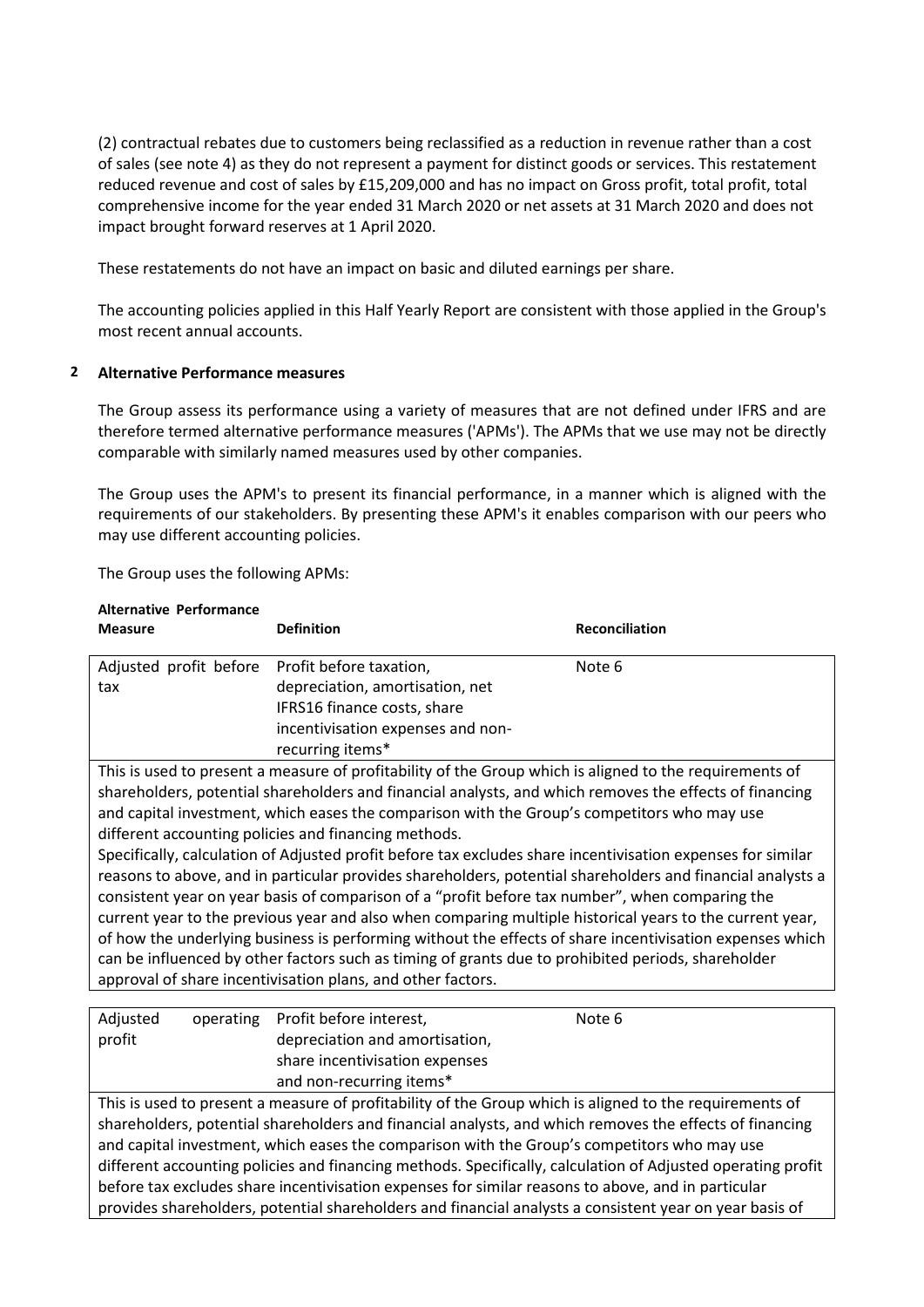comparison of a "profit before tax number", when comparing the current year to the previous year and also when comparing multiple historical years to the current year, of how the underlying business is performing without the effects of share incentivisation expenses which can be influenced by other factors such as timing of grants due to prohibited periods, shareholder approval of share incentivisation plans, and other factors.

| Gross profit excluding<br>performance fees | Gross profit less any revenue<br>attributable to<br>performance related fees.                           | Note 4 |
|--------------------------------------------|---------------------------------------------------------------------------------------------------------|--------|
|                                            | This is used to present a consistent year on year measure of revenues within the business, removing the |        |

element of revenue that may fluctuate year on year.

| share | Adjusted earnings per Adjusted profit before tax divided<br>by the weighted average number |                                                                                                            |
|-------|--------------------------------------------------------------------------------------------|------------------------------------------------------------------------------------------------------------|
|       | of shares in issue for the period                                                          | n/a                                                                                                        |
|       |                                                                                            | This is used to present a measure of profitability per share in line with the adjusted operating profit as |

detailed above.

| Adjusted           | diluted | Adjusted profit before tax divided |                                                                                                            |
|--------------------|---------|------------------------------------|------------------------------------------------------------------------------------------------------------|
| earnings per share |         | by the diluted weighted average    |                                                                                                            |
|                    |         | number of shares in issue for the  |                                                                                                            |
|                    |         | period                             | n/a                                                                                                        |
|                    |         |                                    | This is used to present a measure of profitability per share in line with the adjusted operating profit as |
| detailed above.    |         |                                    |                                                                                                            |

\*Non-recurring items include acquisition related and associated restructuring costs, and severance compensation related expenses.

# **3 Segmental reporting**

The Group operates only in one business segment - Investment management.

The Group offers different fund products through different distribution channels. All financial, business and strategic decisions are made centrally by the Board, which determines the key performance indicators of the Group. The Group reviews financial information presented at a Group level. The Board, is therefore, the chief operating decision-maker for the Group. The information used to allocate resources and assess performance is reviewed for the Group as a whole. On this basis, the Group considers itself to be a singlesegment investment management business.

# **4 Revenue**

|                           | Six                      | Six                      | Year      |
|---------------------------|--------------------------|--------------------------|-----------|
|                           | months to                | months to                | ended     |
|                           | 30-Sep-21                | 30-Sep-20                | 31-Mar-21 |
|                           | (unaudited)              | (unaudited)              | (audited) |
|                           | £'000                    | £'000                    | £'000     |
| Revenue                   |                          |                          |           |
| - Revenue *               | 114,893                  | 69,082                   | 161,388   |
| - Performance fee revenue |                          |                          |           |
|                           | $\overline{\phantom{a}}$ | $\overline{\phantom{a}}$ | 13,692    |
| <b>Total Revenue</b>      | 114,893                  | 69,082                   | 175,080   |
| Cost of sales *           | (6, 348)                 | (6,026)                  | (11, 321) |
| <b>Gross Profit</b>       | 108,545                  | 63,056                   | 163,759   |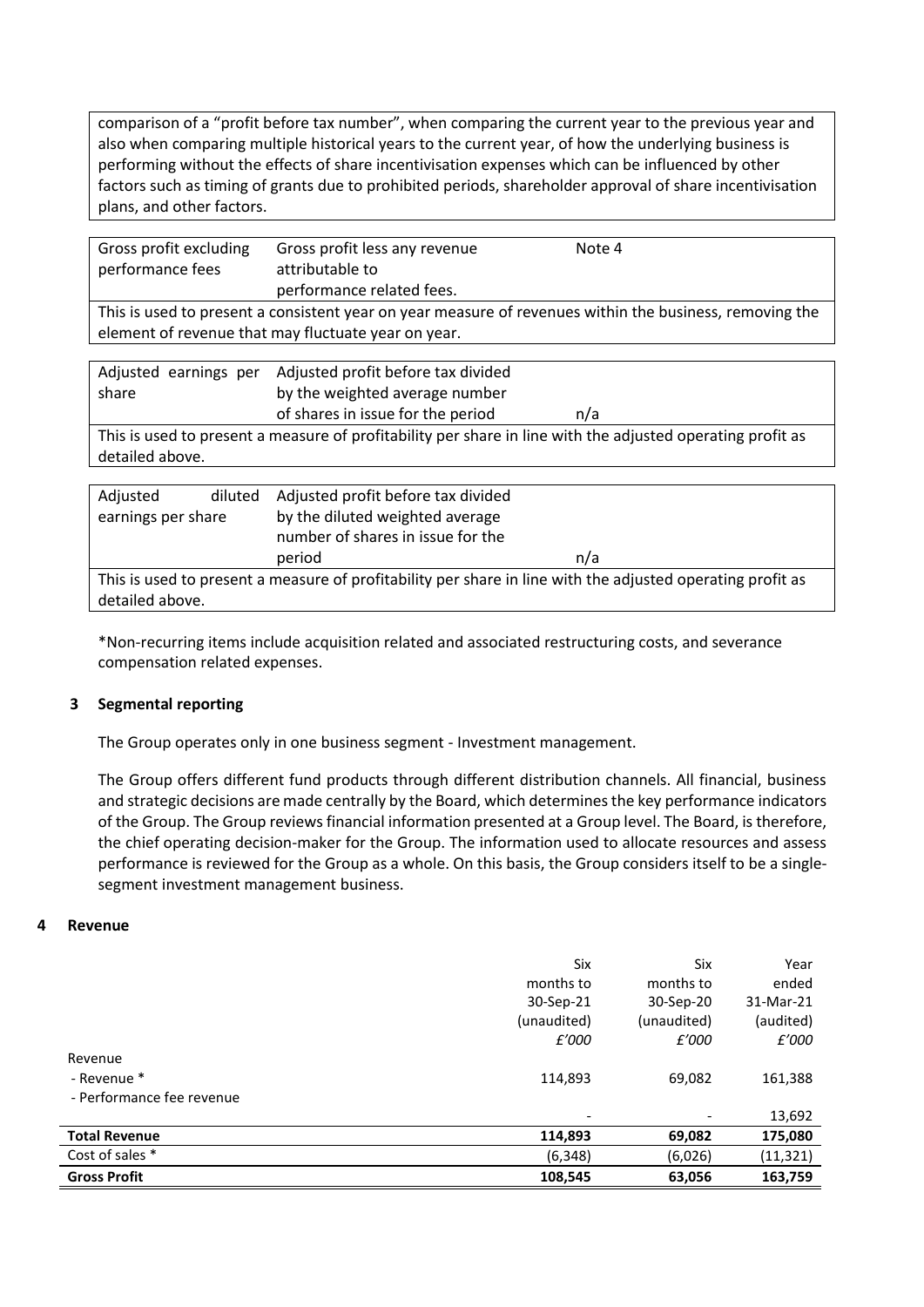\* Following a review, Management Fees are shown net of contractual rebates with customers, see note 1d.

Revenue from earnings includes:

- Investment management on unit trusts, open-ended investment companies sub-funds, portfolios and segregated account.
- Performance fees on unit trusts, open-ended investment companies sub-funds, portfolios and segregated accounts.
- Fixed administration fees on unit trusts and open-ended investment companies sub-funds.
- Net value of sales and repurchases of units in unit trusts and shares in open-ended investment companies (net of discounts).
- Net value of liquidations and creations of units in unit trusts and shares in open-ended investment companies sub-fund.
- Box profits on unit trusts the "at risk" trading profit or loss arising from changes in the valuation of holdings of units in Group Unit Trusts to help manage client sales into, and redemptions from the trust.
- Foreign currency gains and losses.
- Less contractual rebates paid to customers.

The cost of sales includes:

- Operating expenses including (but not limited to) keeping a record of investor holdings, paying income, sending annual and interim reports, valuing fund assets and calculating prices, maintaining fund accounting records, depositary and trustee oversight and auditors.
- Sales commission paid or payable to third parties.
- External investment advisory fees paid or payable.

### **5 Administration expenses**

|                                                | Six         | Six         | Year      |
|------------------------------------------------|-------------|-------------|-----------|
|                                                | months to   | months to   | ended     |
|                                                | 30-Sep-21   | 30-Sep-20   | 31-Mar-21 |
|                                                | (unaudited) | (unaudited) | (audited) |
|                                                | £'000       | £'000       | £'000     |
| <b>Employee related expenses</b>               |             |             |           |
| Wages and salaries                             | 20,060      | 11,710      | 25,817    |
| Social security costs                          | 2,864       |             | 3,508     |
| Pension costs                                  | 866         | 656         | 1,480     |
| Share incentivisation expense                  | 2,974       | 2,049       | 4,693     |
| DBVAP expense <sup>(1)</sup>                   | 1,344       | 856         | 1,656     |
| Severance compensation                         | 4           | 214         | 1,793     |
|                                                | 28,112      | 15,485      | 38,947    |
| Non-employee related expenses                  |             |             |           |
| Members' drawings charged as an expense        | 24,314      | 16,387      | 41,986    |
| Members' share incentivisation expense         | 971         | 1,045       | 1,471     |
| Members' severance                             | 114         |             |           |
| Professional services <sup>(2)</sup>           | 3,255       | 10,047      | 15,025    |
| Depreciation and Intangible asset amortisation | 5,779       | 2,429       | 7,448     |
| Other administration expenses                  | 14,941      | 11,043      | 24,769    |
| <b>Total administration expenses</b>           | 77,486      | 56,436      | 129,646   |

- (1) For the financial year ended 31 March 2021 (going forward) management have reviewed their assessment of adjustments and have removed the DBVAP expense and the share incentive plan expense from its adjusted profit measure.
- (2) Includes acquisition related and restructuring costs for the Architas and Neptune.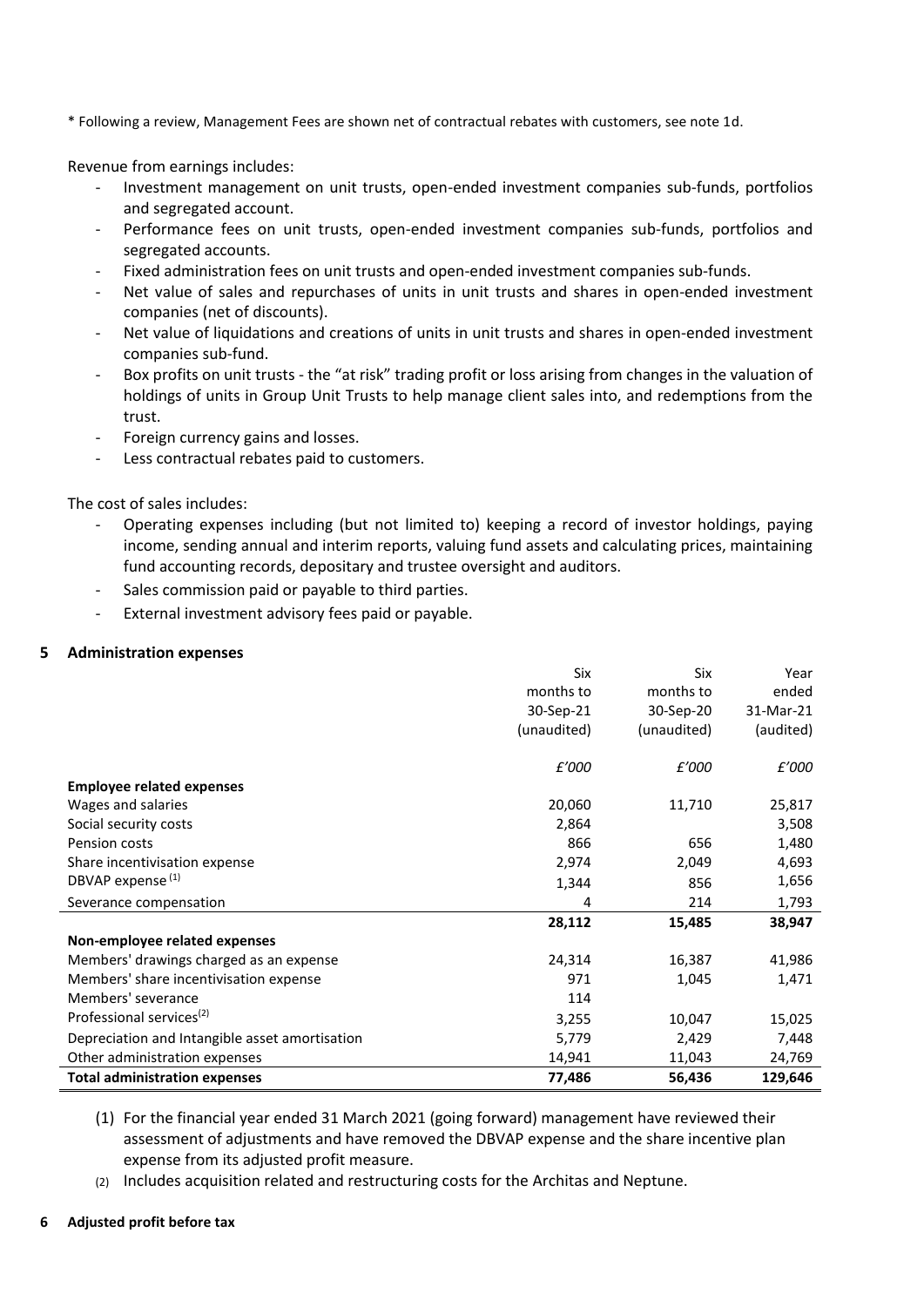Adjusted profit before tax is reconciled in the table below:

|                                                            | Six         | Six         | Year      |
|------------------------------------------------------------|-------------|-------------|-----------|
|                                                            | months to   | months to   | ended     |
|                                                            | 30-Sep-21   | 30-Sep-20   | 31-Mar-21 |
|                                                            | (unaudited) | (unaudited) | (audited) |
|                                                            | £'000       | £'000       | £'000     |
| Profit before tax for the period                           | 31,063      | 6,874       | 34,929    |
| Share incentivisation expense                              | 3,734       | 3,094       | 5,776     |
| Unrealised (Gain) on DBVAP asset                           |             |             | (525)     |
| DBVAP expense net of gain <sup>(1)</sup>                   |             |             |           |
|                                                            |             | 540         |           |
| Severance compensation                                     | 118         | 214         | 1,793     |
| Net IFRS 16 finance costs                                  | (821)       | (902)       | 112       |
| Gain on sale of Asia Income Fund                           |             |             | (250)     |
| Professional services <sup>(2)</sup>                       | 3,255       | 10,047      | 15,025    |
| Depreciation, Intangible asset amortisation and impairment | 5,779       | 2,429       | 7,448     |
| Adjustments                                                | 12,065      | 15,422      | 29,379    |
| Adjusted profit before tax                                 | 43,128      | 22,296      | 64,308    |
|                                                            |             |             |           |
| Interest receivable                                        | (3)         | (4)         | (7)       |
| Interest payable                                           |             |             |           |
| <b>Adjusted operating profit</b>                           | 43,125      | 22,292      | 64,301    |
|                                                            |             |             |           |
| Adjusted basic earnings per share                          | 57.67       | 31.46       | 88.52     |
| Adjusted diluted earnings per share                        | 56.94       | 30.74       | 87.06     |

(1) For the financial year ended 31 March 2021 ( and going forward) management have reviewed their assessment of adjustments and have removed the DBVAP expense and the share incentive plan expense from its adjusted profit measure.

(2) Includes acquisition related and restructuring costs for Architas/Neptune.

# **7 Taxation**

The half year tax charge has been calculated at the estimated full year effective UK corporation tax rate of 19% (30 September 2020: 19%).

# **8 Earnings per share**

The calculation of basic earnings per share is based on profit after taxation and the weighted average number of Ordinary Shares in issue for each period. The weighted average number of Ordinary Shares for the six months ended 30 September 2021 was 60,570,438 (30 September 2020 57,406,615; 31 March 2021: 58,846,929). Shares held by the Liontrust Asset Management Employee Trust are not eligible for dividends and are treated as cancelled for the purposes of calculating earnings per share.

Diluted earnings per share is calculated on the same bases as set out above, after adjusting the weighted average number of Ordinary Shares for the effect of options to subscribe for new Ordinary Shares that were in existence during the six months ended 30 September 2021. The adjusted weighted average number of Ordinary Shares so calculated for the period was 61,356,243 (30 September 2020: 58,757,394; 31 March 2021: 59,831,128). This is reconciled to the actual weighted number of Ordinary Shares as follows: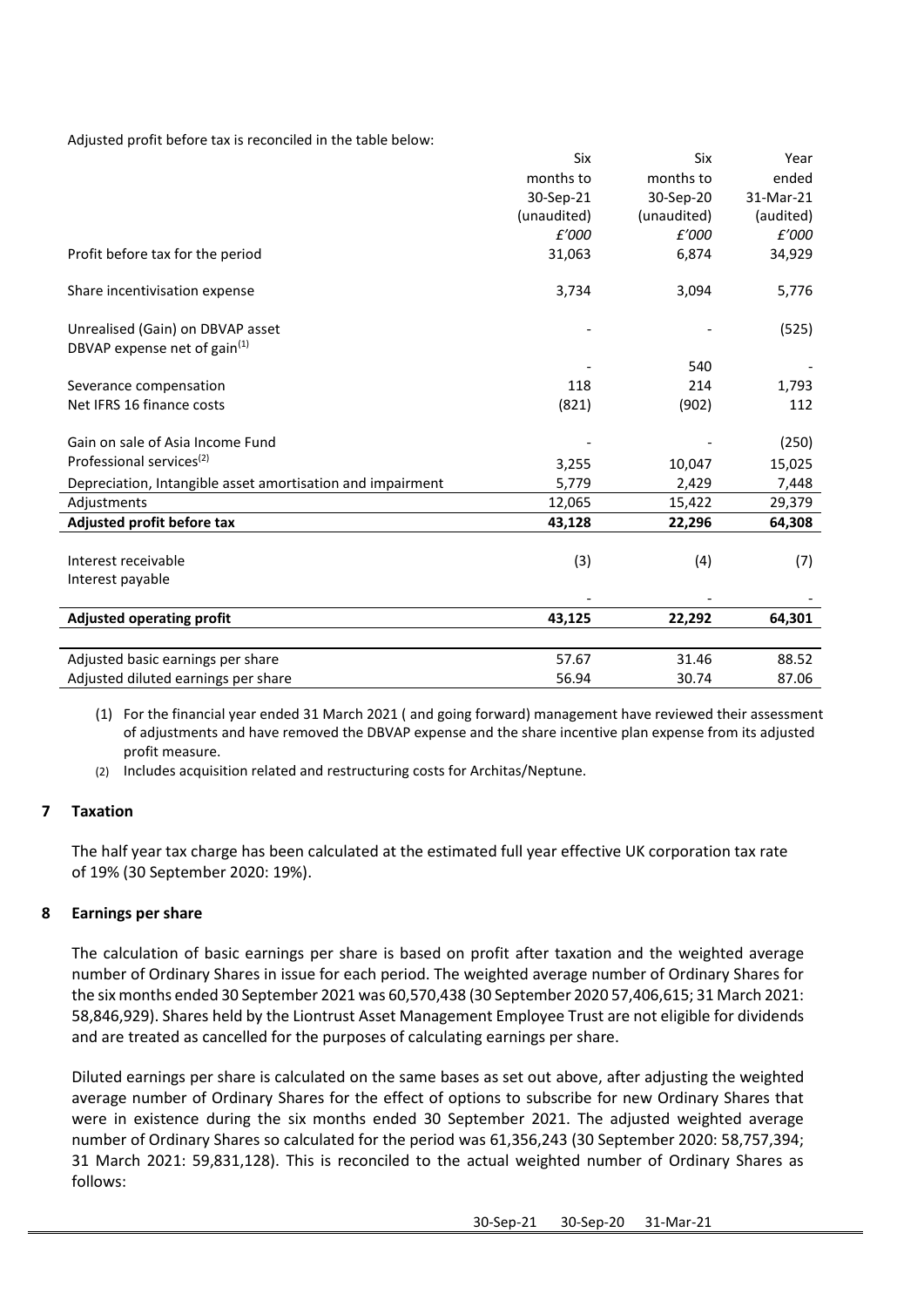Weighted average number of Ordinary Shares 60,570,438 57,406,615 58,846,929

Weighted average number of dilutive Ordinary shares under option:

| - to Liontrust Long Term Incentive Plan             | 757.386 | 1.323.491                        | 959.895 |
|-----------------------------------------------------|---------|----------------------------------|---------|
| - to the Liontrust CSOP                             | 28.419  | 27.288                           | 24.304  |
| Adjusted weighted average number of Ordinary Shares |         | 61,356,243 58,757,394 59,831,128 |         |

# **9 Intangible assets**

Intangible assets represent investment management contracts that have been capitalised upon acquisition and are amortised on a straight-line basis over a period of 10 years. The intangible asset on the balance sheet represents investment management contracts as follows:

|                                                        | 30-Sep-21<br>£'000 | 30-Sep-20<br>£'000       | 31-Mar-21<br>£'000 |
|--------------------------------------------------------|--------------------|--------------------------|--------------------|
| Investment management contracts acquired from ATI      | 6.600              | 7.800                    | 7.200              |
| Investment management contracts acquired from Neptune  | 24.223             | 28.765                   | 25.737             |
| Investment management contracts acquired from Architas | 49.168             | $\overline{\phantom{0}}$ | 51.874             |
|                                                        | 79.991             | 36,565                   | 84,811             |

# **10 Goodwill**

Goodwill is allocated to the CGU to which it relates as the underlying funds acquired in each business acquisition are clearly identifiable to the ongoing investment team that is managing them. The ATI Goodwill on acquisition is allocated to the Sustainable Funds team CGU and at 30 September 2021 was £11,873,000 (2020: £11,873,000). At 31 March 2021 an assessment was made in relation to impairment of the goodwill where the recoverable amount, based on a value in use, was calculated using an earnings model which used key assumptions such as the discount rate (12.8%, 2020: 13.0%), terminal growth rate (2%, 2020: 2%) and net AuMA growth (5%, 2020: 5%). Sensitivity analysis was carried out on this model which significantly reduced the forecast net AuMA growth. These changes in estimates would not lead to any impairment in the carrying value of this goodwill.

The Neptune Goodwill on acquisition is allocated to the Global Equities team CGU and at 30 September 2021 was £7,753,000 (2020: £7,753,000). At 31 March 2021 an assessment was made in relation to impairment of the goodwill where the recoverable amount, based on a value in use, was calculated using an earnings model with reference to the projected cashflows relating to the CGU over a period of 5 years, which used key assumptions such as net AuMA growth, comprising net sales of £150 million and market growth rate (5%, 2020: 2.5% per annum), terminal growth rate (2%, 2020: 2%) and a discount rate (12.8%, 2020: 13.0%). Based on these reasonable estimates there was no indication of impairment and headroom over the carrying value of goodwill of £5.9 million.

Sensitivity analysis was carried out on this model which included changing the discount rate and reducing the net AuMA growth. The discount rate could be increased by 1% without impacting goodwill and resulted in a £5.1 million reduction in headroom. If the terminal growth rate reduced by 0.6% the headroom would be reduced by £2.2 million but would not lead to an impairment. However, reducing the fund inflows to nil would result in the carrying value of goodwill being fully impaired. Management consider this to be a reasonably possible scenario, however the five year modelling timeframe would give ample time for management action. The "breakeven" point for impairment is net flows of £104 million. Given the strong current investment performance, and net inflows for the Global Equity funds in the period ended 30 September 2021 management have concluded that no impairment of the goodwill is required. An assessment of the goodwill will be reperformed at the financial year end.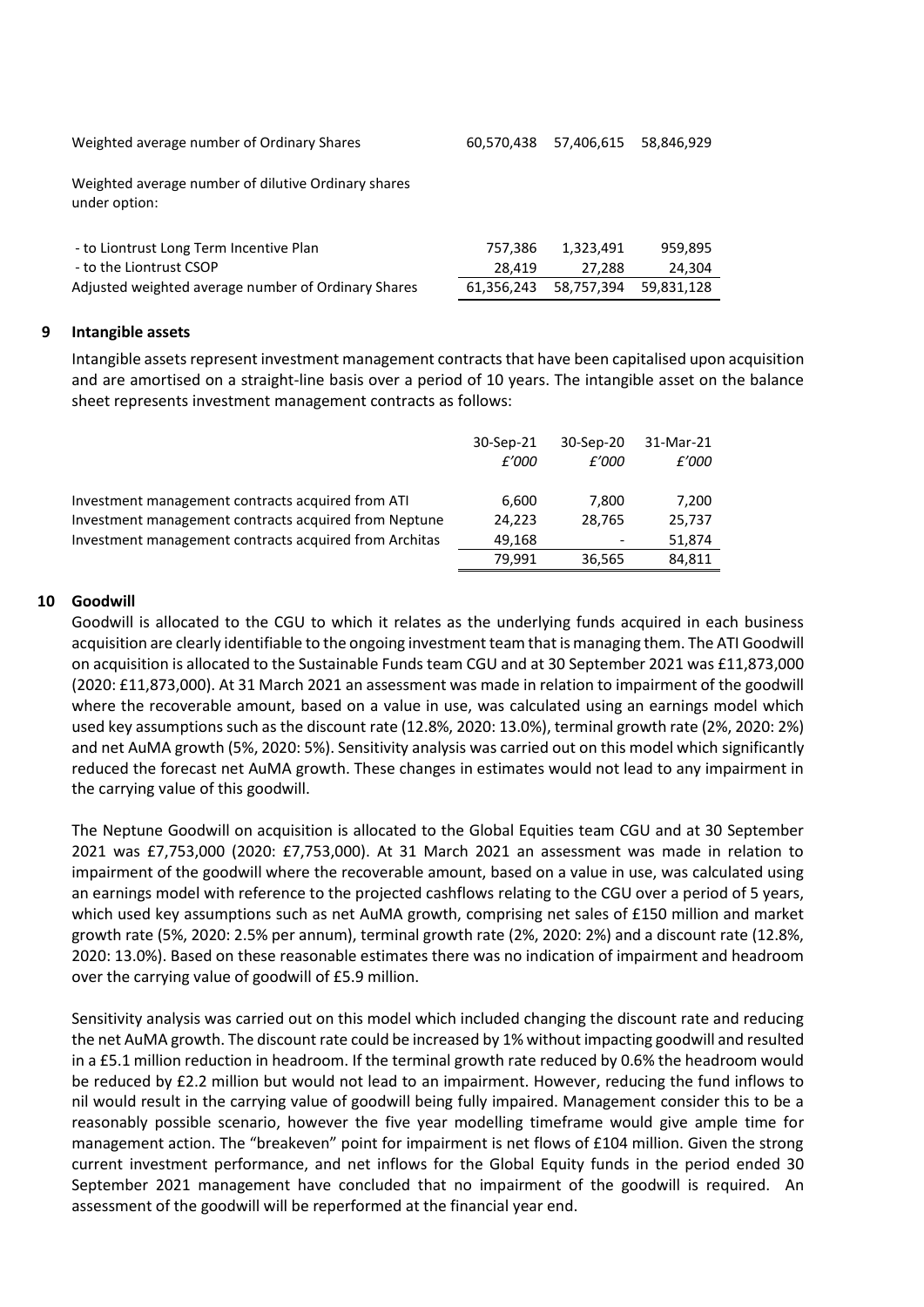The Architas Goodwill on acquisition is allocated to the Multi Asset team CGU. At 31 March 2021 an assessment was made in relation to impairment of the goodwill where the recoverable amount, based on a value in use, was calculated using an earnings model with reference to the projected cashflows relating to the CGU over a period of 5 years, which used key assumptions such as net sales, net AuMA growth rates (4% per annum), terminal growth rate (2%) and a discount rate of 12.8%. Based on this assessment there was no indication of impairment.

Sensitivity analysis was carried out on this model which included changing the discount rate and reducing the market growth. A reasonably possible change in the key assumptions would not lead to an impairment. In a severe scenario of nil market growth and nil net sales over the five year model the goodwill would be impaired. Management consider this to be a highly unlikely scenario and management would take action in such a scenario. Further, given this relatively recent acquisition and satisfactory performance in the period since acquisition management have concluded that no impairment of the goodwill is required. An assessment of the goodwill will be reperformed at the financial year end.

|                                         | £'000  |
|-----------------------------------------|--------|
| ATI – Sustainable investment team       | 11,873 |
| Neptune - Global Equity investment team | 7.753  |
| Architas - Multi-Asset team             | 7.951  |
|                                         | 27,577 |
|                                         |        |

### **11 Trade and other receivables**

|                                    | 30-Sep-21 | 30-Sep-20 | 31-Mar-21 |
|------------------------------------|-----------|-----------|-----------|
|                                    | £'000     | £'000     | £'000     |
| Trade receivables:                 |           |           |           |
| Fees receivable                    | 22.703    | 13.749    | 33,118    |
| Unit Trust sales and cancellations | 211.316   | 164.871   | 254,006   |
| Prepayments and accrued income     | 6.916     | 7.499     | 2.681     |
|                                    | 240,935   | 186,119   | 289,805   |

All financial assets listed above are non-interest bearing. The carrying amount of these non-interest bearing trade and other receivables approximates their fair value.

As at 30 September 2021, trade receivables of £nil (2020 : £nil) were past due but not impaired. Expected credit losses are immaterial.

# **12 Financial assets**

The Group holds financial assets that have been categorised within one of three levels using a fair value hierarchy that reflects the significance of the inputs into measuring the fair value. These levels are based on the degree to which the fair value is observable and are defined as follows:

**Level 1** fair value measurements are those derived from quoted prices (unadjusted) in active markets for identical assets and liabilities;

**Level 2** fair value measurements are those derived from inputs other than quoted prices included within level 1 that are observable for the asset or liability, either directly (i.e. as prices) or indirectly (i.e. derived from prices);

**Level 3** fair value measurements are those derived from valuation techniques that include inputs for the asset or liability that are not based on observable market data.

As at the balance sheet date all financial assets are categorised as Level 1.

Under IFRS9 all financial assets are categorised as Assets held at fair value through profit and loss.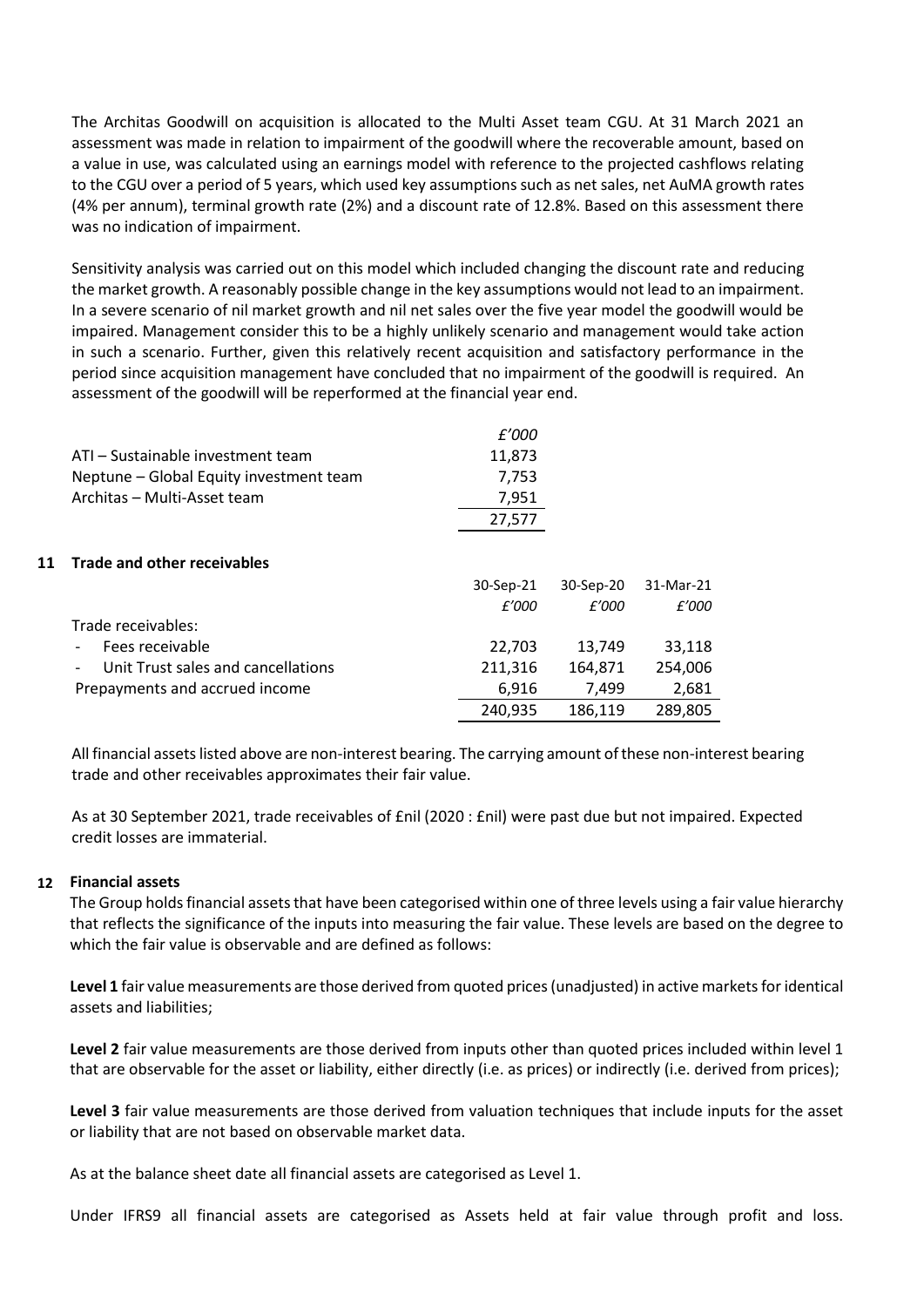The financial assets consist of units held in the Group's collective investment schemes as part of a 'manager's box, assets held by the EBT in respect of the Liontrust DBVAP and assets held in Liontrust Global Funds plc to assist administration. The holdings are valued on a mid or bid basis.

# **13 Related party transactions**

During the six months to 30 September 2021 the Group received fees from unit trusts and ICVCs under management of £116,146,000 (2020: £59,466,000). Transactions with these funds comprised creations of £3,980,800,000 (2020: £3,021,616,000) and liquidations of £2,195,098,000 (2020: £1,405,734,000). As at 30 September 2021 the Group owed the unit trusts £211,545,000 (2020: £175,286,000) in respect of unit trust creations and was owed £231,108,000 (2020: £165,831,000) in respect of unit trust cancellations and fees.

During the six months to 30 September 2021 the Group received fees from offshore funds under management of £5,655,000 (2020: £3,044,000). Transactions with these funds comprised purchases of £0 (2020: £40,000) and sales of £nil (2020: £nil). As at 30 September 2021 the Group was owed £753,000 (2020: £546,000) in respect of management fees.

Directors and management can invest in funds managed by the Group on commercial terms that are no more favourable than those available to staff in general.

#### **14 Post balance sheet date event**

There were no post balance sheet events.

### **15 Key risks**

The Directors have identified the risks and uncertainties that affect the Group's business and believe that they will be substantially the same for the second half of the year as the current risks as identified in the 2021 Annual Report. These can be broken down into risks that are within the management's influence and risks that are outside it.

Risks that are within management's influence include areas such as the expansion of the business, prolonged periods of under-performance, loss of key personnel, human error, poor communication and service leading to reputational damage and fraud.

Risks outside the management's influence include falling markets, terrorism, a deteriorating UK economy, investment industry price competition and hostile takeovers.

Management monitor all risks to the business, they record how each risk is mitigated and have warning flags to identify increased risk levels. Management recognise the importance of risk management and view it as an integral part of the management process which is tied into the business model and is described further in the Risk management and internal control section on page 50 of the 2021 Annual Report and Note 2 "Financial risk management" on page 111 of the 2021 Annual Report.

#### **16 Contingent assets and liabilities**

The Group can earn performance fees on some of the segregated and fund accounts that it manages. In some cases a proportion of the fee earned is deferred until the next performance fee is payable or offset against future underperformance on that account. As there is no certainty that such deferred fees will be collectable in future years, the Group's accounting policy is to include performance fees in income only when they become due and collectable and therefore the element (if any) deferred beyond 30 September 2021 has not been recognised in the results for the period.

# **17 Directors' responsibilities**